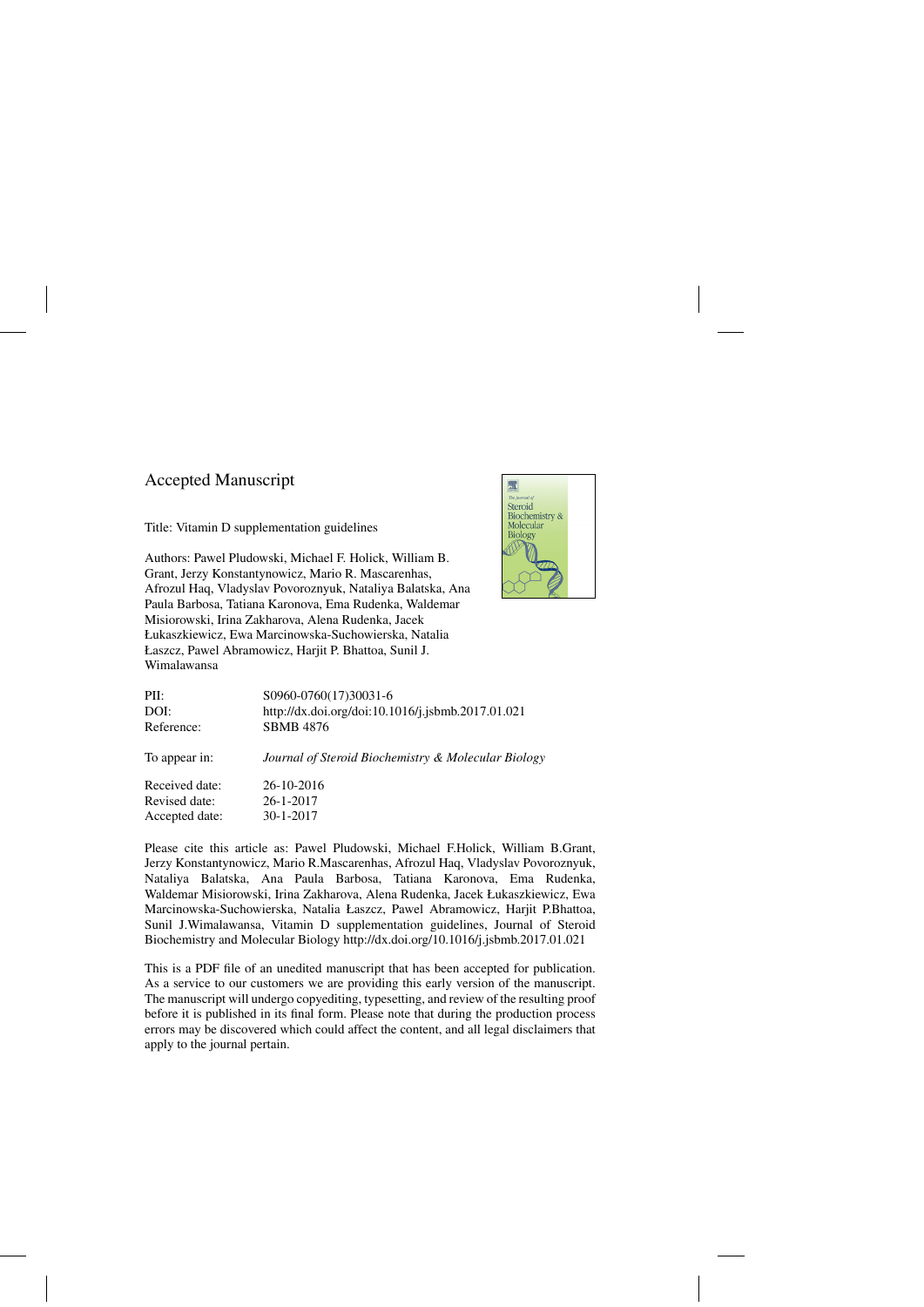### TED

# **Vitamin D supplementation guidelines**

Pawel Pludowski<sup>a</sup>, Michael F. Holick<sup>b</sup>, William B. Grant<sup>c</sup>, Jerzy Konstantynowicz<sup>d</sup>, Mario R. Mascarenhas<sup>e</sup>, Afrozul Haq<sup>f</sup>, Vladyslav Povoroznyuk<sup>g</sup>, Nataliya Balatska<sup>g</sup>, Ana Paula Barbosa<sup>e</sup>, Tatiana Karonova<sup>h</sup>, Ema Rudenka<sup>i</sup>, Waldemar Misiorowski<sup>j</sup>, Irina Zakharova<sup>k</sup>, Alena Rudenka<sup>l</sup>, Jacek Łukaszkiewicz<sup>m</sup>, Ewa Marcinowska-Suchowierska<sup>n</sup>, Natalia Łaszcz<sup>a</sup>, Pawel Abramowicz<sup>d</sup>, Harjit P. Bhattoa, Sunil J. Wimalawansa<sup>p</sup>

Harjit P. Bhatia is from Hungary (Debrecen), his affiliation is already in our paper...please check it, and please confirm that this problem is resolved. Pawel

<sup>a</sup> Department of Biochemistry, Radioimmunology and Experimental Medicine, The Children's Memorial Health Institute, Warsaw, Poland.

**b Boston University Medical Center, 85 East Newton Street M-1033, Boston, MA 02118, USA.** 

c Sunlight, Nutrition, and Health Research Center, P.O. Box 641603, San Francisco, CA 94164-1603, USA.

<sup>d</sup> Department of Pediatric Rheumatology, Immunology, and Metabolic Bone Diseases, Medical University of Bialystok, Bialystok, Poland.

<sup>e</sup> Department of Endocrinology, Diabetes and Metabolism, Hospital de Santa Maria, EHLN and Faculty of Medicine, Lisbon, Portugal.

<sup>f</sup> Research and Development, Gulf Diagnostic Center Hospital, Abu Dhabi, United Arab Emirates.

<sup>g</sup> D.F. Chebotarev Institute of Gerontology of National Academy of Medical Sciences of Ukraine, Kiev 04114, Ukraine.

h Institute of Endocrinology, Federal North-West Medical Research Centre, St. Petersburg 197341, Russian Federation.

<sup>i</sup> Belarusian Medical Academy of Postgraduate Education, 220013 Minsk, Belarus.

jDepartment of Endocrinology, Medical Center for Postgraduate Education, Warsaw, Poland.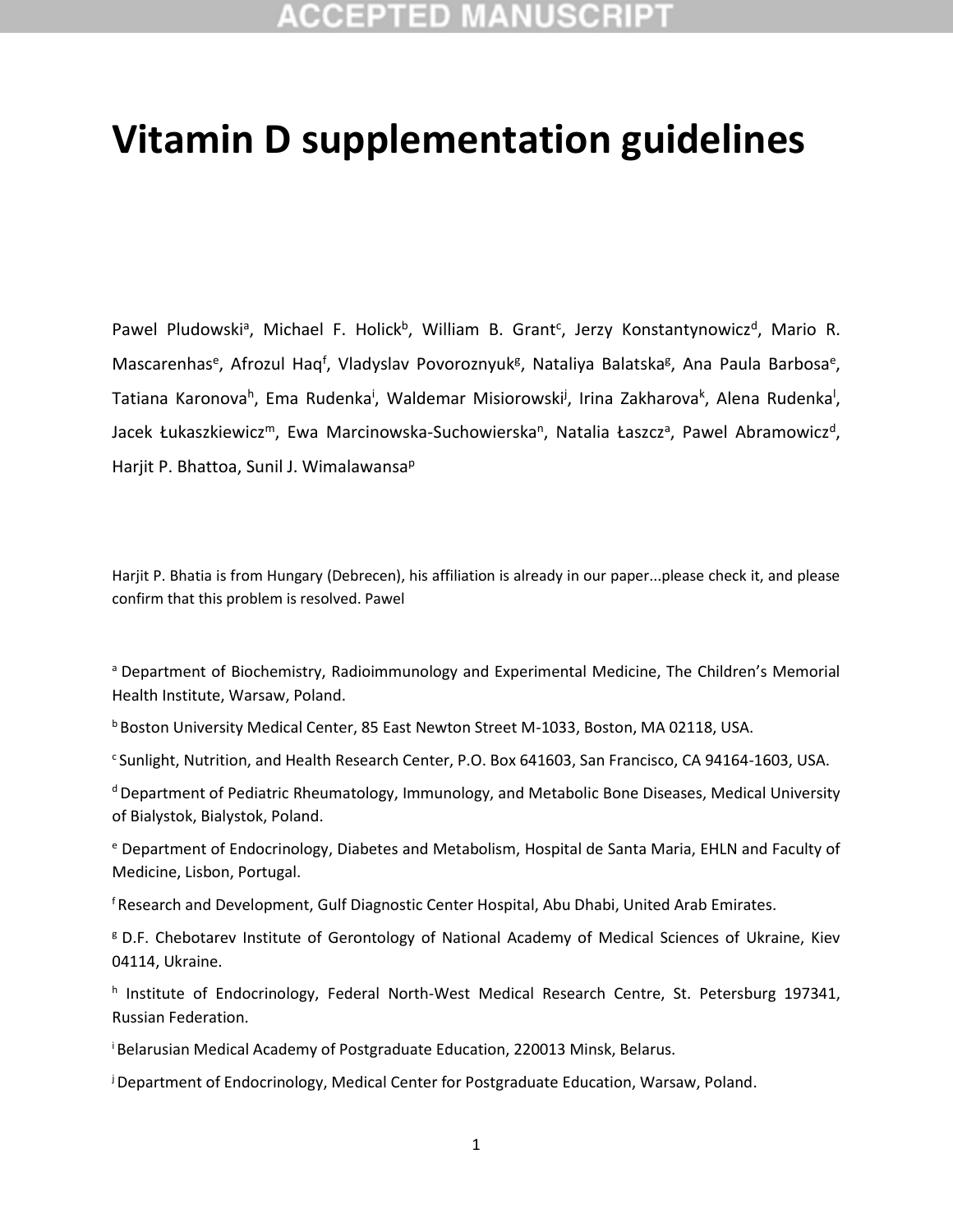<sup>k</sup> Department of Pediatrics, Russian Medical Academy of Postgraduate Education, Moscow, Russian Federation.

<sup>l</sup> Department of Cardiology and Rheumatology of Belarusian Medical Academy of Postgraduate Education, 220013 Minsk, Belarus.

<sup>m</sup> Department of Biochemistry and Clinical Chemistry, Medical University of Warsaw, Warsaw, Poland.

<sup>n</sup> Department of Geriatric, Internal Medicine and Metabolic Bone Disease, Medical Centre for Postgraduate Education, Warsaw, Poland.

<sup>o</sup>Department of Laboratory Medicine, Faculty of Medicine, University of Debrecen, Debrecen, Hungary.

<sup>p</sup> Medicine, Endocrinology & Nutrition, Cardio Metabolic Institute, New Jersey, United States.

Corresponding author: Pawel Pludowski, Department of Biochemistry, Radioimmunology and Experimental Medicine, The Children's Memorial Health Institute, Aleja Dzieci Polskich 20 str., 04730, Warsaw, Poland. e-mail: [p.pludowski@ipczd.pl;](mailto:p.pludowski@ipczd.pl) pludowski@yahoo.com

Highlights of "Vitamin D supplementation guidelines- which to choose and why?"

- Vitamin D supplementation is crucial for both classic and pleiotropic effects.
- 25(OH)D concentrations of 30-50 ng/mL (75-125 nmol/L) are beneficial for overall health.
- Regional or nationwide vitamin D guidelines are more applicable for general population.
- Disease-specific vitamin D guidelines are applicable globally.
- Vitamin D therapeutic guidelines are applicable globally.

#### **Abstract:**

Research carried out during the past two-decades extended the understanding of actions of vitamin D, from regulating calcium and phosphate absorption and bone metabolism to many pleiotropic actions in organs and tissues in the body. Most observational and ecological studies report association of higher serum 25-hydroxyvitamin D [25(OH)D] concentrations with improved outcomes for several chronic, communicable and non-communicable diseases. Consequently, numerous agencies and scientific organizations have developed recommendations for vitamin D supplementation and guidance on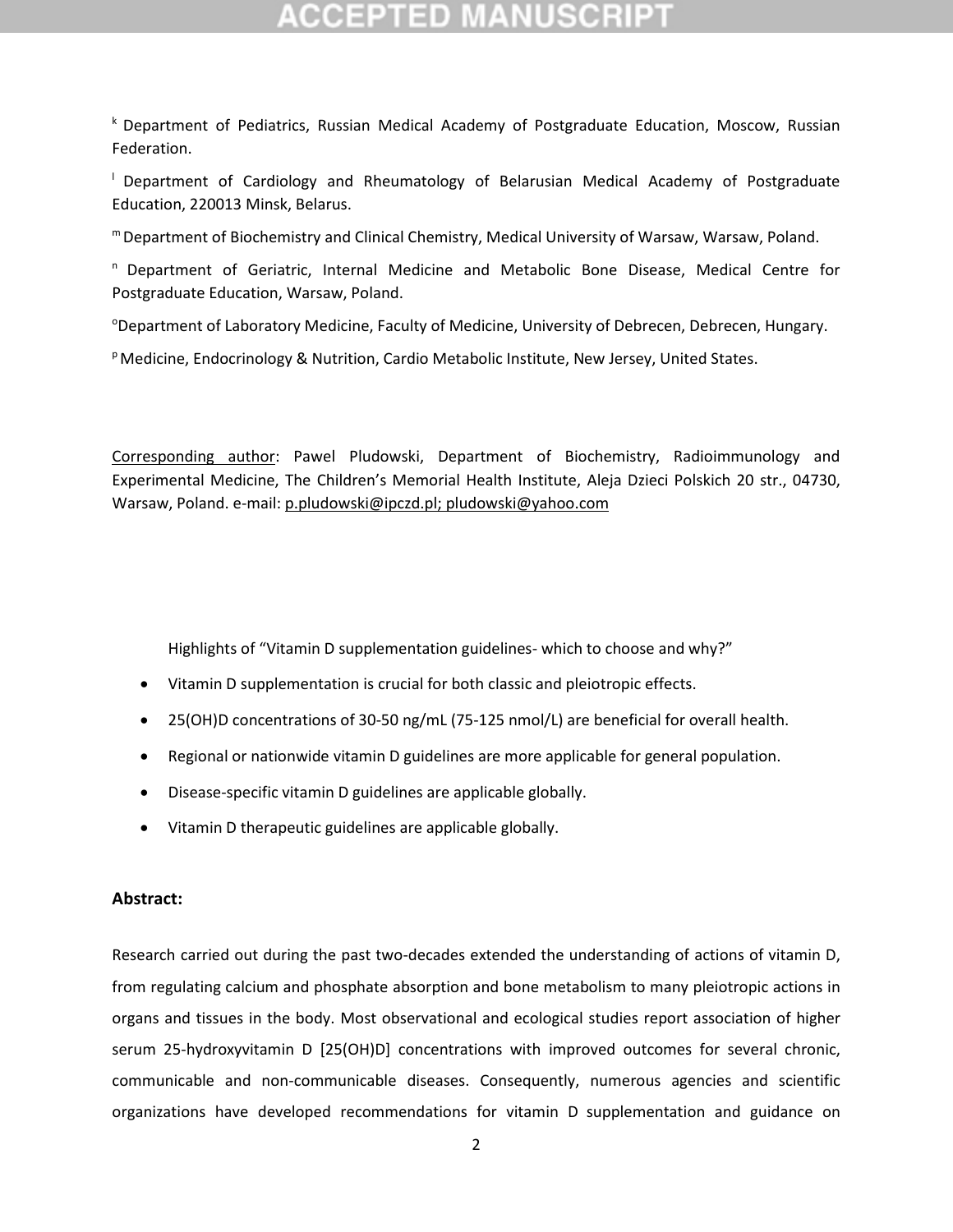optimal serum 25(OH)D concentrations. The bone-centric guidelines recommend a target 25(OH)D concentration of 20 ng/mL (50 nmol/L), and age-dependent daily vitamin D doses of 400-800 IU. The guidelines focused on pleiotropic effects of vitamin D recommend a target 25(OH)D concentration of 30 ng/mL (75 nmol/L), and age-, body weight-, disease-status, and ethnicity dependent vitamin D doses ranging between 400-2,000 IU/day. The wise and balanced choice of the recommendations to follow depends on one's individual health outcome concerns, age, body weight, latitude of residence, dietary and cultural habits, making the regional or nationwide guidelines more applicable in clinical practice. While natural sources of vitamin D can raise 25(OH)D concentrations, relative to dietary preferences and latitude of residence, in the context of general population, these sources are regarded ineffective to maintain the year-round 25(OH)D concentrations in the range of 30-50 ng/mL (75-125 nmol/L). Vitamin D self-administration related adverse effects, such as hypercalcemia and hypercalciuria are rare, and usually result from taking extremely high doses of vitamin D for a prolonged time.

**Key words**: vitamin D, 25(OH)D, pleiotropic, extra-skeletal effects, vitamin D, global, recommendations

#### **1. Introduction**

Over the past ten years, more than 30,000 manuscripts have been published worldwide, demonstrating a variety of health benefits of vitamin D (1). Meanwhile, a relatively smaller number of publications reported insufficient evidence of extra-skeletal biological effects of vitamin D in humans (2). For example, Autier et al. (3) and Bolland et al.(4) published review articles suggesting that hypovitaminosis D is an epiphenomenon that coincides with poor health outcomes (3), and that the correction of vitamin D deficiency has no beneficial effects (3). They also claim that conducting randomized controlled trials (RCTs) searching for vitamin D-dependent health outcomes is futile (4), but their meta-analyses were far from satisfactory because of the bias of selection of studies.

In contrast, other reviews, original studies, and meta-analyses strongly pointed towards vitamin D as having significant beneficial effects and an important micronutrient component in the prevention of diseases (5-10). In fact, is it not surprising, when general practitioners (GPs) review scientific papers showing effects of vitamin D on reducing the risks of cardiovascular disease, stroke, heart failure,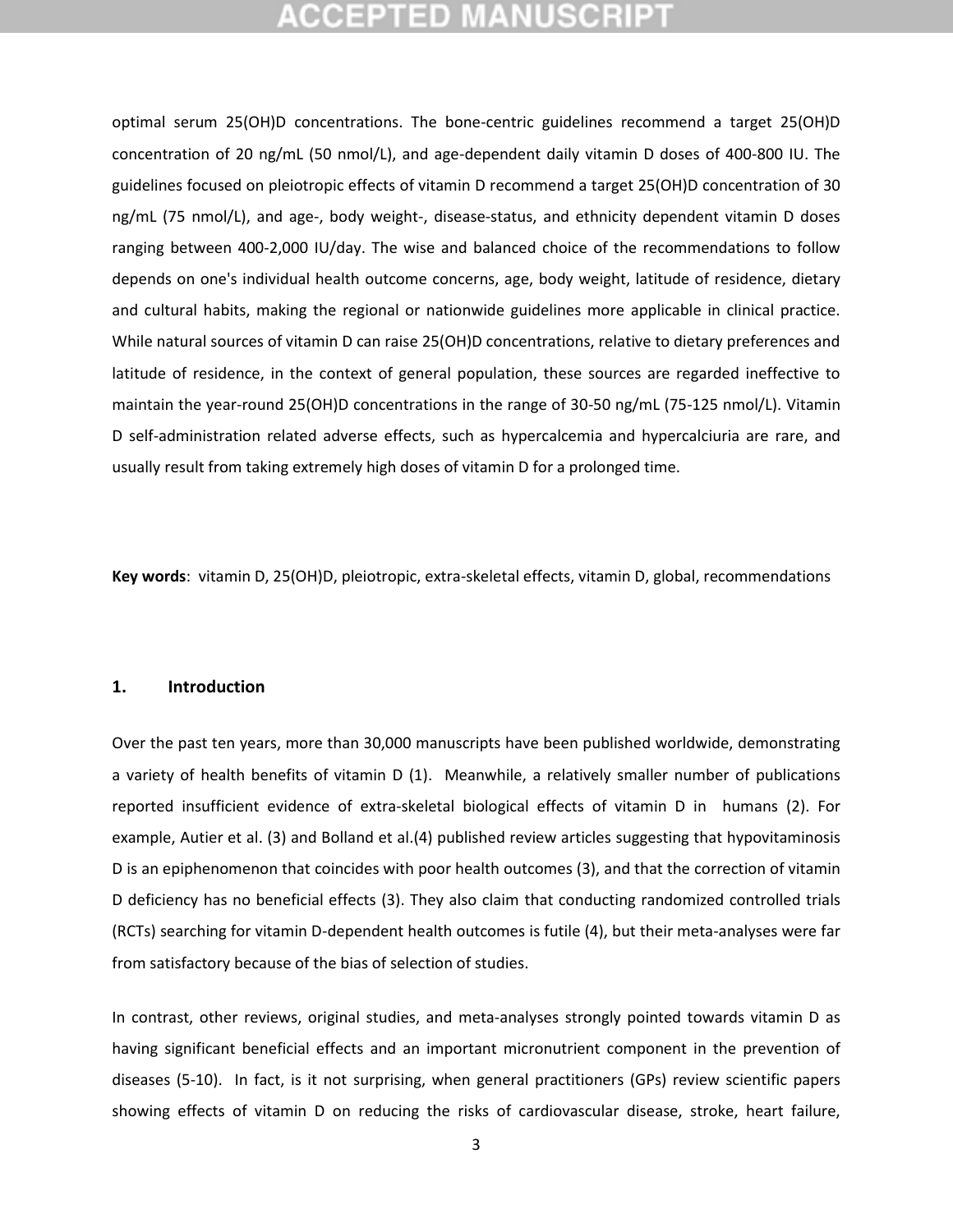cancer, diabetes, autoimmune diseases, infections, secondary to having year-around, higher 25-hydroxy vitamin D [25(OH)D] serum concentrations, they may be confused as to what to believe and are thus, skeptical.

A similar level of skepticism should be maintained when strong statements negating pleiotropic benefits of vitamin D using small-scaled, poorly designed and conducted short-term RCTs, and meta-analyses with an inherent selection bias in favor of conclusions (4,5,11). In spite of the confusion created in the scientific and clinical literature, the consumption of vitamin D supplements has continued to increase (12). In certain populations, such supplementation have led to a modest increase of serum 25(OH)D concentrations (13).

The concerns about adverse effects of vitamin D, in particular, increased risk for hypercalcemia, nephrocalcinosis, and kidney stones have kept some away from taking supplements. Furthermore, the negative experience gained through historical trends from other vitamins (e.g., vitamin A, C and E) and potential vitamin D "toxicity," may have increased their reluctance.

Despite criticisms, vitamin D is one of the most cost-effective micronutrient supplements, that leads to improving overall human health (5-10,14). During the past decade, a significant progress has been made in reference to understanding of the biology and pathophysiology of vitamin D and its metabolic pathways (5-10,14-16). These cumulative evidence have changed the views of scientists working in this field and those clinicians prescribing vitamin D. This has changed the paradigm from the "bone-centric" approaches to pleiotropic conceptions and approaches (15-16).

While the number of publications and data related to vitamin D has been increasing markedly, the gap of knowledge on the 25(OH)D concentration expected to capture all possible pleiotropic effects (or even a single benefit) as well as the vitamin D doses needed to achieve this is widening. Further, lack of consensus of contradictory claims and recommendations provided by various published guidelines (15- 19) make decisions difficult or problematic, at least in some clinical conditions. Finally, the term "sufficiency" has led to confusion and endless debates between scientists and clinicians focused on "skeletal benefits" (17, 19) and those examining extra-skeletal vitamin D actions (5-10,15,16). Despite controversies, it seems important to look at the big picture and the pleiotropic actions with a balanced approach that would help overall human health of millions of people.

#### **2. Vitamin D: A classic perspective in brief**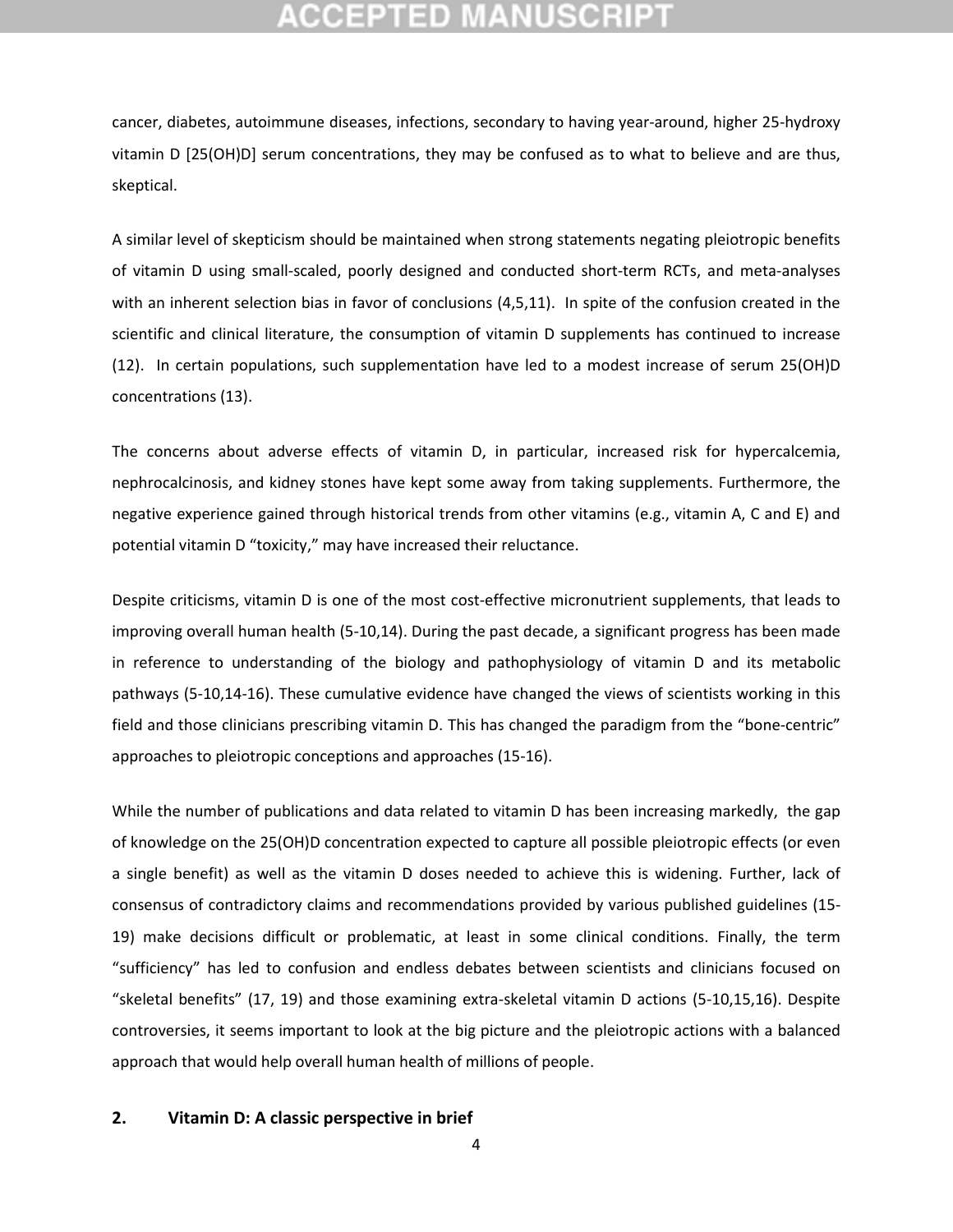Vitamin D is a fat-soluble vitamin; the term "vitamin D" refers to both ergocalciferol (vitamin  $D_2$ ) and cholecalciferol (vitamin  $D_3$ ), which are formed from their respective pro-vitamins, ergosterol and 7dehydrocholesterol (7-DHC). The predominant natural source of vitamin  $D_3$  in humans is production in the skin where 7-DHC follows a two step-reaction involving ultraviolet-B (UV-B) irradiation to form previtamin  $D_3$  followed by a subsequent thermal isomerization to vitamin  $D_3$  (20). Both vitamin  $D_3$  and vitamin  $D_2$  may be obtained in a lesser extent from varied diet and in more significant amounts from fortified foods and supplements. Fish liver oil, fatty fish or egg yolks contain higher amounts of vitamin D3 compared to other food products, however even varied diet cannot be considered as effective source to provide recommended daily doses. Vitamin  $D_2$  may be synthetized in plants and mushrooms involving UV-B action on ergosterol (21). Cultivated mushrooms contain lower amounts of vitamin  $D_2$  than wildgrown, but if they are exposed to UV-B the amount of vitamin  $D_2$  increases (22). Dietary vitamin D is absorbed predominantly in the small intestine via chylomicrons which enter the lymphatic system that drains into the superior vena cava.

After entering bloodstream, from intestinal absorption or skin synthesis, vitamin D is converted into 25 hydroxyvitamin D [25(OH)D] in the liver and then to 1,25-dihydroxyvitamin D [1,25(OH)2D] in the kidneys  $(23-26)$ . 25(OH)D and 1,25(OH)<sub>2</sub>D circulate in the blood mostly bound to vitamin D-binding protein (DBP). After a release from DBP to tissues, 1,25(OH)2D triggers through intracellular vitamin D receptor (VDR) a numerous metabolic actions throughout the body (23-26).

In tissues, 1,25(OH)<sub>2</sub>D dissociate from DBP, and binds to intracellular vitamin D receptors (VDR), which triggers several ubiquitous metabolic actions in tissues and organs. The main function of  $1,25(OH)<sub>2</sub>D$  is to maintain a tight calcium and phosphorus homeostasis in the circulation. This is also modulated by parathyroid hormone (PTH), and fibroblast growth factor (FGF-23) (23-27).

In humans, serum calcium concentration is maintained at a very narrow range of about 2.45–2.65 mmol/L. Consequently, when the blood ionized calcium concentration decreases below the normal range, a series of anti-hypocalcemic events will occur to restore calcium levels back to the physiologic range (27). The main target tissues of 1,25(OH)<sub>2</sub>D actions are, the intestine, kidneys and bone. In the kidneys, 1,25(OH)<sub>2</sub>D stimulates PTH-dependent tubular reabsorption of calcium. PTH itself increases the conversion of 25(OH)D to 1,25(OH)<sub>2</sub>D in the proximal renal tubules (23-27).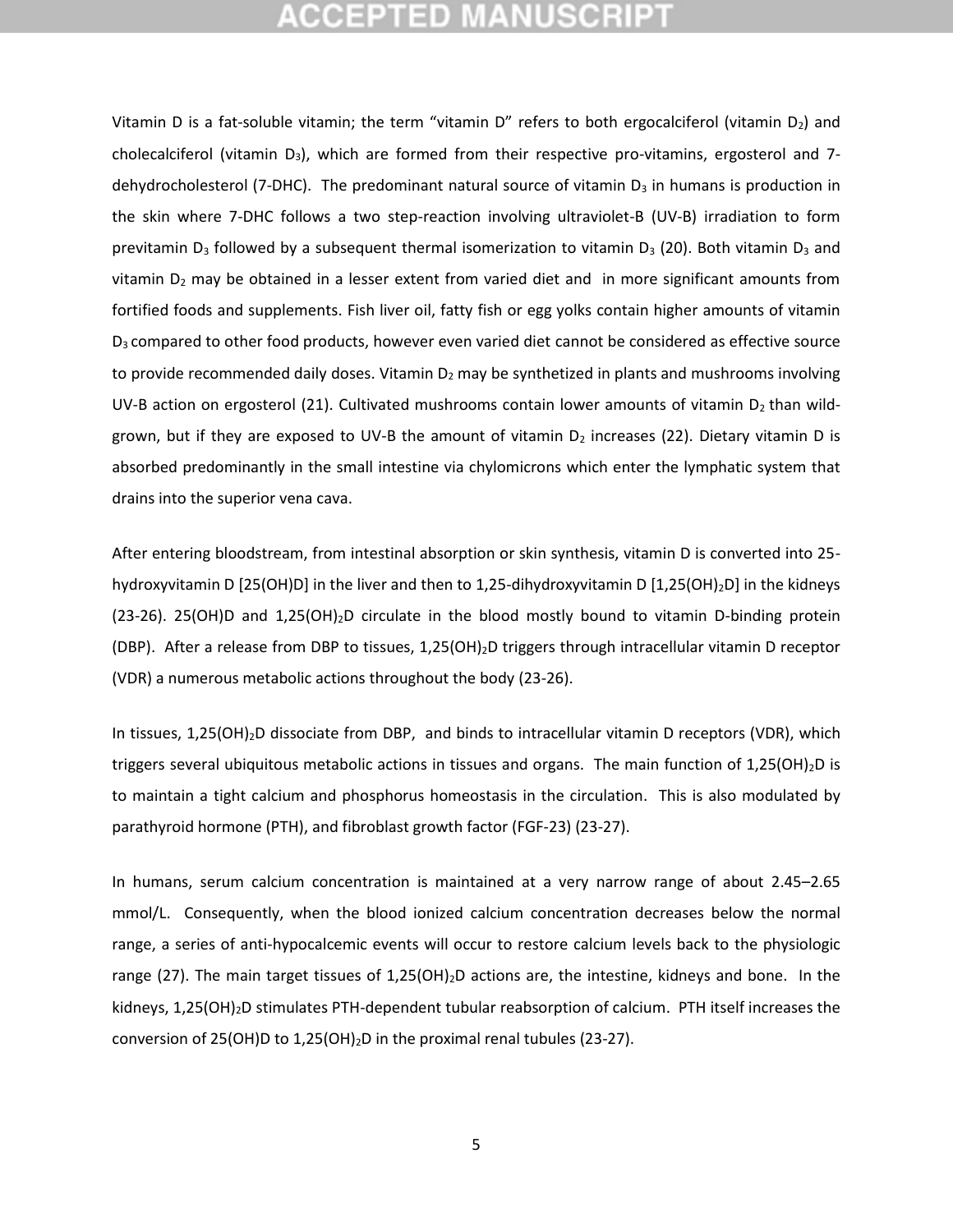### **CCEPTED MANUSCR**

In the skeletal tissues, 1,25(OH)2D and PTH works in conjunction to control bone turnover. 1,25(OH)2D interacts with the intra-cellular VDR in osteoblasts, increasing the genomic expression of several genes, especially receptor-activating nuclear factor ligand (RANKL). This ligand interacts with its receptor, RANK on monocytes lineage, inducing them to aggregate to form multinucleated osteoclasts (28-30). Mature osteoclasts, after binding on to bone surfaces, release collagenases and hydrochloric acid, leading to degradation of collagen and releasing calcium back into the micro-environment, and consequently release calcium and phosphorus into the bloodstream (28-30).

In the intestine, 1,25(OH)2D enhances calcium and phosphorus absorption. The activity of 25(OH)D-1αhydroxylase (CYP27B1), the enzyme responsible for the conversion of 25(OH)D to 1,25(OH)<sub>2</sub>D is stimulated by PTH and inhibited by  $1,25(OH)_2D$  (23-26). In addition,  $1,25(OH)_2D$  suppresses the activity of PTH, inhibits proliferation of parathyroid cells and its secretions, and involved in cell differentiation and inhibition of cell proliferation. Because the seco-steroid, 1,25(OH)<sub>2</sub>D is a potent hormone involved in regulating calcium metabolism, to prevent the unregulated 1,25(OH)<sub>2</sub>D activity and to prevent hypercalcemia, 1,25(OH)2D induces its own destruction by markedly increasing the expression of the 25(OH)D-24-hydroxylase (CYP24A1) (31). This multi-functional enzyme, catalyzes the conversion of both 1,25(OH)2D and 25(OH)D into biologically inactive water-soluble metabolites excreted into the bile (31).

From a classic perspective, vitamin D deficiency disturbs bone metabolism that manifest as rickets in children, and osteomalacia in adults. Both diseases are caused by the impaired mineralization of bone due to an inadequate calcium-phosphate product due to PTH's action on the kidneys causing phosphaturia (6, 7, 9, 23, 25-27,32).

Vitamin D appeared to be critically important during the evolution of vertebrates, when amphibians moved out from the sea to land. In evolutionary terms, vitamin D is one of the oldest hormones, that is also produced by some of the earliest phytoplankton life forms (33,34). PTH is responsible for enhancing dietary calcium absorption, thereby maintaining circulating calcium concentrations within the physiological range. Calcium and phosphate are deposited into the collagen matrix as calcium hydroxyapatite that provides the strength to the bones and their structural integrity allowing vertebrates to ambulate in their environment (32-34).

#### **3. Vitamin D: pleiotropic perspective in brief**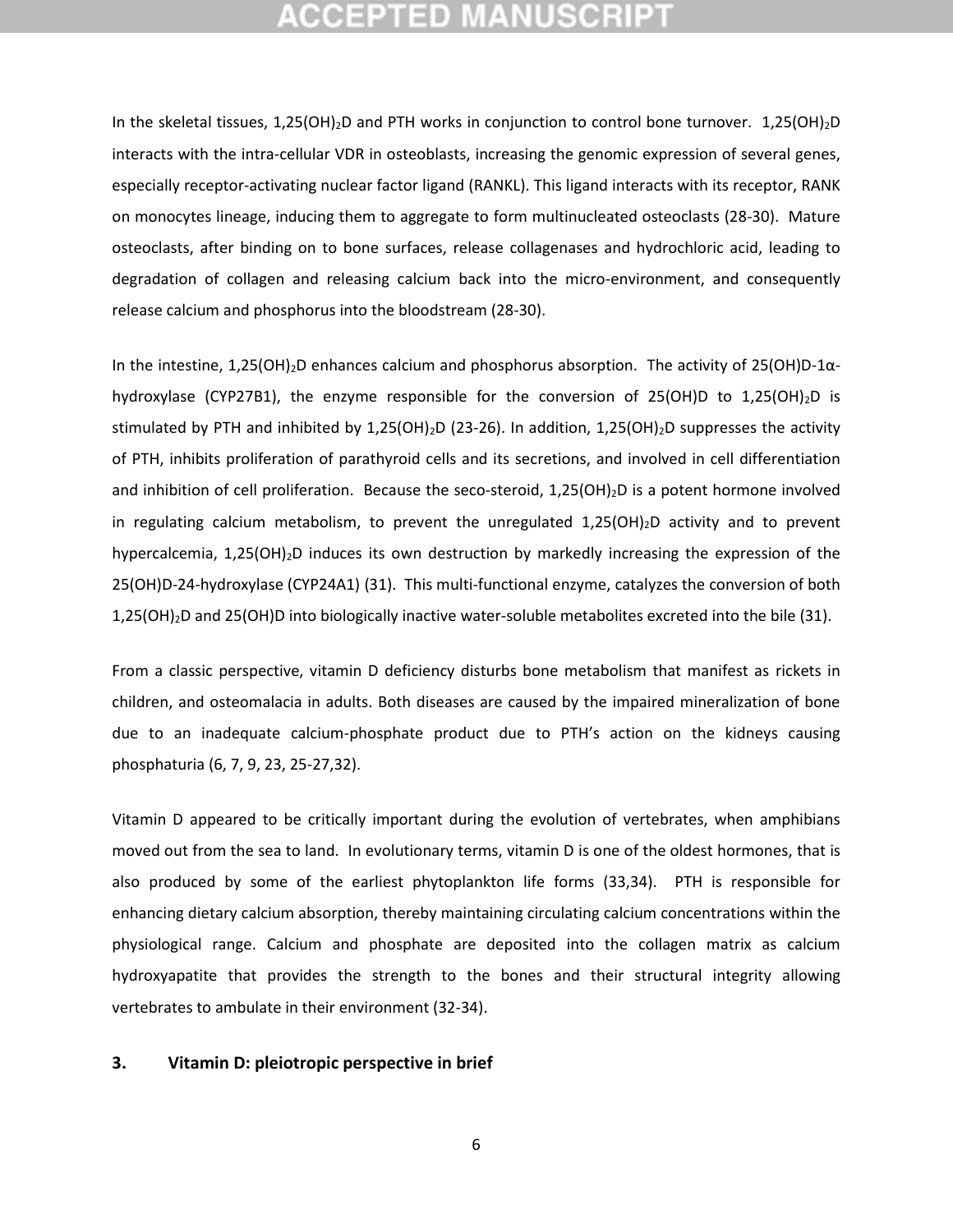### :CEPTED M

It is now recognized that almost all tissues and cells in the human body have VDR and that many cells and tissues also show the 25(OH)D-1 $\alpha$ -hydroxylase (CYP27B1) activity (29,35); i.e., the ability to generate 1,25(OH)2D in extra-renal tissues (29, 35, 36). The extra-renal CYP27B1 expression is not influenced by calcium homeostatic inputs, but in contrast to renal enzyme, is regulated by specific factors, including inflammatory signaling molecules or the stage of cell development (37-41). Further, extra-renal tissues have also ability to catabolize 1,25(OH)<sub>2</sub>D by expression of CYP24A1 (24), and this important control mechanism decreases  $1,25(OH)<sub>2</sub>D$  auto- or paracrine signals and potential input of locally produced hormone into circulation (42-44). The extra-renal 1,25(OH)<sub>2</sub>D auto- or paracrine actions are numerous and diverse and are switched on/off depending on 25(OH)D availability, cell- or tissue specific regulatory factors as well as anabolic-catabolic feedbacks of CYP27B1 and CYP24A1. In addition to the well characterized calcium-phosphate metabolism and bone mineralization, this would explain in part, its pleotropic actions in a variety of tides and organs.

It is known that the local production of 1,25(OH)<sub>2</sub>D followed by its binding to VDR is responsible for upregulation of approximately 2,000 genes that are involved in many metabolic pathways (29,33). Plausibly, these are responsible for many of the non-calcemic benefits ascribed to vitamin D (5-10, 28, 29, 45,46). It was evidenced that 1,25(OH)2D not only modulates cellular growth and differentiation, but also enhances the immune system (e.g., production of beta-defensin and cathelicidin, and modulation of production of anti-inflammatory cytokines: IL-4, IL-5) (7, 9, 45-52). In addition, it also increases the lymphocytic activity and stimulates insulin production (7, 9, 45,46). These findings help explaining many of the vitamin D actions and its association with the reduction of the risk of several diseases.

Vitamin D has shown a strong immunomodulatory capacity; high VDR levels have been reported in macrophages, dendritic cells, T lymphocytes, and B lymphocytes supports the conception of its fundamental role in combating bacteria, and preventing both autoimmune diseases and chronic inflammatory states (47-50). In a study of adults living in the eastern United States, 25(OH)D concentrations  $\geq$  38 ng/mL ( $\geq$ 95 nmol/L), compared to lower values, were associated with 2.7 times lower incidence of acute viral respiratory tract infections (p=0.015) and 4.9 times lower percentage of days ill (49). The authors postulated that, in the general population, an increase of 25(OH)D concentration to values above 38 ng/ml (95 nmol/L) would significantly reduce the incidence of upperrespiratory tract viral infections in adults (49). Another study from Sweden also revealed that vitamin D supplementation had a protective effect against respiratory tract infections (50, 51), leading to a decrease in the number of antibiotic-prescriptions (51).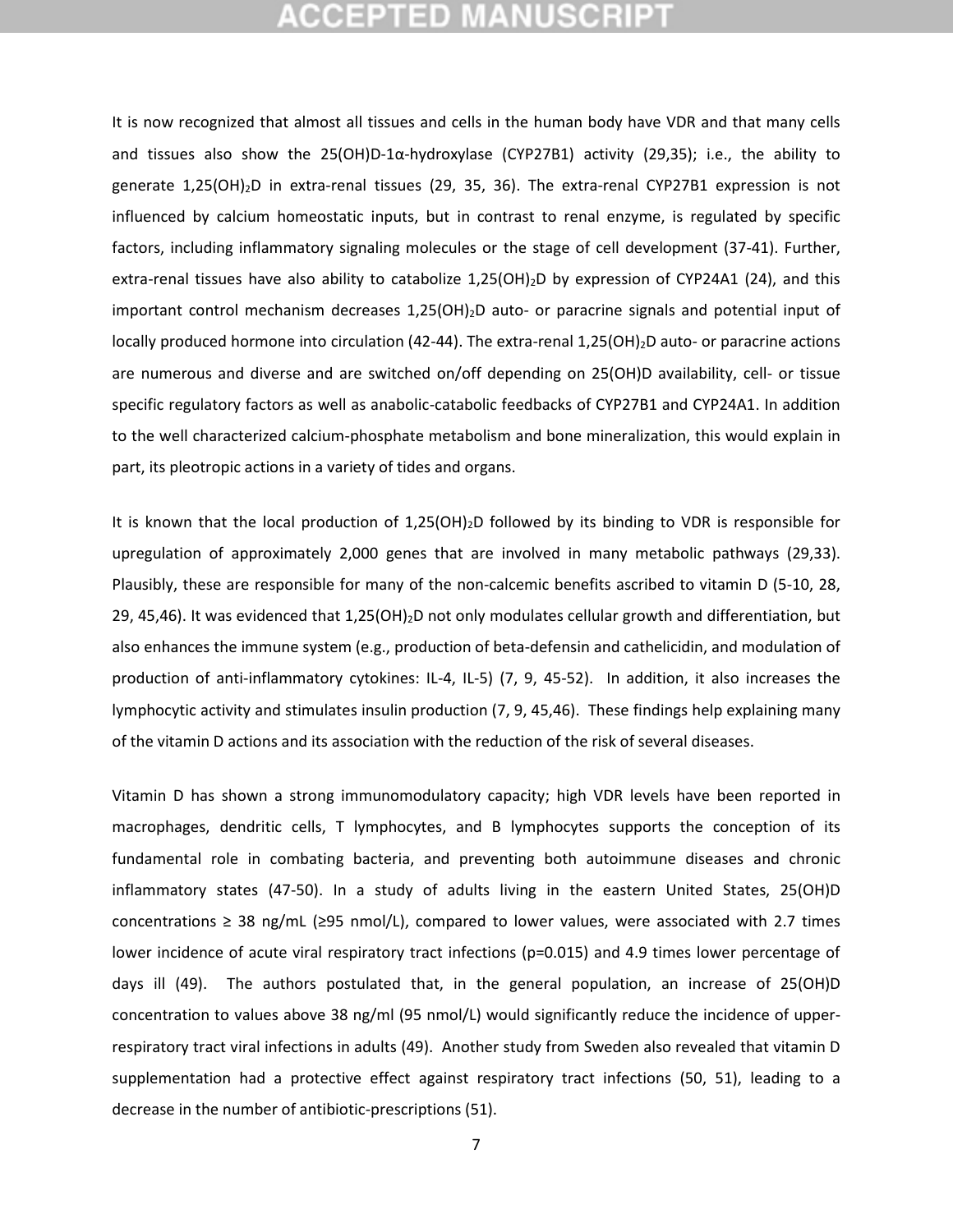### **CEPTED MANUSCR**

Another target for vitamin D is the cardiovascular system since vitamin D-related components are abundant in the cardiovascular system; in the blood vessels and in the heart. This is exemplified by the seasonal and latitude-associated prevalence of CVDs and vitamin D deficiency (53). Data from a substudy of the Cardiovascular Risk in Young Finns Study, a multicenter study of atherosclerosis precursors of Finnish children and adolescents, provided additional supporting evidence (54). A randomly selected cohort of 2,148 individuals with stored serum samples taken at the age of 3-18 years in 1980 and in 2007 (follow-up), and with ultrasound studies of carotid intima-media thickness (IMT; a marker of structural atherosclerosis), correlated with several cardiovascular risk factors and predicts future cardiovascular events in their adulthood (54). This study revealed that participants who had 25(OH)D concentrations in the lowest quartile (<40 nmol/L) during the childhood, had significantly increased odds of having high-risk IMT later in life, as shown in the analyses adjusted for age, sex and either childhood risk factors (odds ratio, 1.70 [95 % CI, 1.15–2.31],  $p = 0.0007$ ) and adult risk factors, including 25(OH)D concentrations (odds ratio 1.80  $[1.30-2.48]$ , P = 0.0004) (54). These results have important clinical implications; as estimated by increased IMT in adulthood, vitamin D deficiency (<20 ng/mL; <50 nmol/L) during childhood is an important risk factor in adult for CVD.

Further, women with 25(OH)D concentrations  $\geq$  40 ng/mL ( $\geq$  100 nmol/L) had a 67% lower risk of any invasive cancer (excluding skin cancer) compared to those with serum 24(OH)D levels less than < 20 ng/mL (50 nmol/L) (HR = 0.33, 95% CI = 0.12-0.90) (55). In a RCT, postmenopausal women in central United States a significant correlation of the provenience of cancer with serum 25(OH)D was reported. In this study, 25(OH)D was an independent predictor of cancer risk, and both improved calcium (supplementation of 1,400-1,500 mg calcium/day) and vitamin D (supplementation of calcium plus vitamin D in dose 1,100 IU/day) resulted in significant reduction of all-cancer risk (56).

Moreover, vitamin D status is an important factor in the reduction of risk of other cancers such as breast cancer, colorectal cancer and colorectal adenomas (57). The optimal 25(OH)D concentration for preventing and surviving cance seems to be between 30 and 40 ng/mL (75-100 nmol/L) (58). Moreover, individuals with higher 25(OH)D concentration at the time of a cancer diagnosis have better cancerspecific and overall survival rates (57,58).

Alzheimer's disease, dementia, cognitive decline and other forms of neurodegenerative disorders also benefited from having physiological blood 25(OH)D concentration. As shown in the InCHIANTI study, elderly people who revealed very severe vitamin D deficiency ,with 25(OH)D concentrations below 10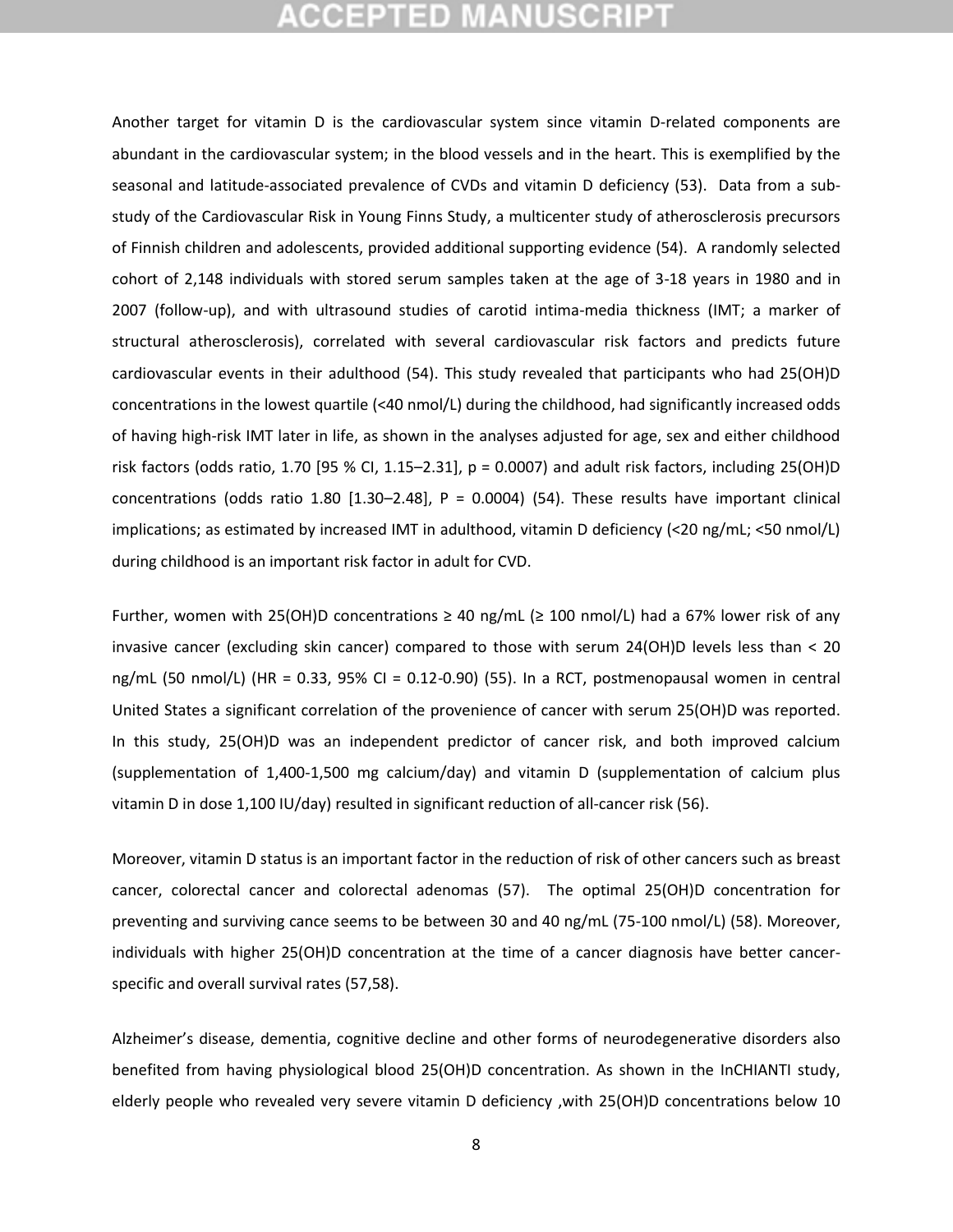### ICEPTED M

ng/mL (< 25 nmol/L) had an accelerated risk of cognitive decline over a 6-year period (RR=1.6, 95% CI: 1.2 to 2.0), compared to their counterparts with 25(OH)D levels more than 30 ng/mL (≥75 nmol/L) (59).

Similar findings were shown by Slinin et al.; the OR = 1.6 (95% CI: 1.1 to 2.2) for global cognitive decline was calculated basing on clinical data of men with 25(OH)D concentrations below 10 ng/mL (<25 nmol/L) compared to those with 25(OH)D concentrations ≥30 ng/mL (≥75 nmol/L) (60). In another study, very low 25(OH)D concentrations  $\langle$  10 ng/mL;  $\langle$  25 nmol/L) in elderly women at baseline predicted the onset of non-Alzheimer's dementia over 7-year period (61) and a higher vitamin D dietary intake was associated with a lower risk of developing Alzheimer's disease (62). Furthermore, a casual effect of vitamin D deficiency on multiple sclerosis (MS) susceptibility was recently evidenced using mendelian randomization (MR) analyses based on data of almost 7,500 patients suffering from this disease (63).

It was also suggested that low 25(OH)D concentrations are related to significantly increased risk of mortality (64-67). The large analysis of 73 cohorts with 849,412 study participants pointed that those participants with 25(OH)D <10 ng/mL (<25 nmol/L) compared to those with ≥30 ng/mL (≥75 nmol/L) had the relative risk of mortality of 1.50 (95% CI: 1.21-1.87) (68).

The available evidence of extra-skeletal vitamin D actions and related health benefits is growing (5,7,9,45-69). Indisputably, 25(OH)D availability for endocrine, autocrine and paracrine pathways appeared crucial to lower the risks of cancers, autoimmune diseases (e.g., multiple sclerosis, type 1 diabetes, etc.), asthma and recurrent wheezing, CVD and stroke, systemic lupus erythematosus, atopic dermatitis, neurocognitive dysfunction including Alzheimer's disease, autism, infectious diseases including influenza and tuberculosis, pregnancy complications, type 2 diabetes, falls, osteoporosis and fractures, rickets, osteomalacia and others (5,7,9,45-69), as well as the all-cause mortality (5,64-68).

Science needs to be balanced, so results from a review of 290 cohorts and 172 RCT (3), which included vitamin D and/or its metabolites and showed no major health benefits, should be kept in mind. On the other hand, in addition to the selection bias, most of the studies included to abovementioned review were not specifically designed with vitamin D-related hard end points. Moreover, conclusions of this paper are very difficult to apply on an individual basis, where the need for vitamin D supplementation may be obvious.

#### **4. Vitamin D: minimum, maximum, optimum**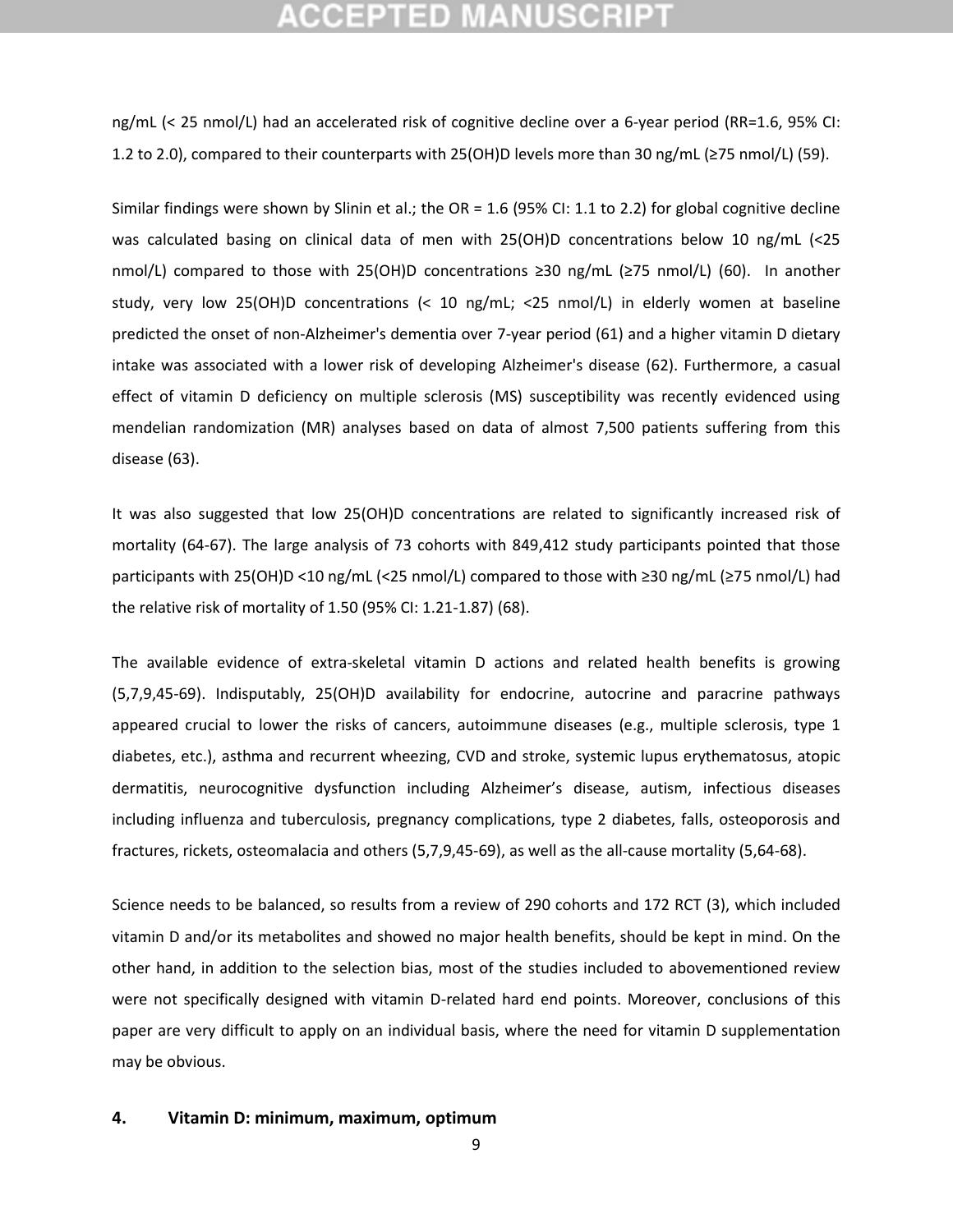### :CEPTED M

There have been controversy about what exact 25(OH)D concentrations define vitamin D deficiency and sufficiency. The aim of vitamin D supplementation is to achieve and maintain the optimal 25(OH)D concentrations with no adverse effects. 25(OH)D is the substrate for 25(OH)D-1α-hydroxylase (CYP27B1) in both renal and extra-renal tissues for the synthesis of  $1,25(OH)_2D$ . It was reported that only 50% of maximal 25(OH)D-1 $\alpha$ -hydroxylase activity (K<sub>m</sub>) is achieved when 25(OH)D concentration close to 40 ng/mL (100 nmol/L), which in turn depends on having adequate amounts of vitamin D (26).

Additional evidence emerged on minimal 25(OH)D concentrations required for triggering a number of extra-skeletal effects. Majority of these studies revealed optimal 25(OH)D concentrations ranging between 30 and 50 ng/mL (75-125 nmol/L), being close to K<sub>m</sub> of 1 $\alpha$ -hydroxylase (26). 25(OH)D-1 $\alpha$ hydroxylase kinetics and the results of numerous meta-analyzes, RCTs, and observational studies provide convincing data that a target 25(OH)D concentration likely to meet requirements of human tissues containing vitamin D receptor (VDR) is approximately 40 ng/mL (100 nmol/L) (5, 7, 9, 28, 32,45,48,53,58,59). However, the tissue dependent differences of a minimal effective concentration may vary (69-71). The latter suggestion led to the concept that a different 25(OH)D critical concentration is required by 1α-hydroxylase to synthetize 1,25(OH)2D in endocrine actions compared to autocrine/paracrine pathways (26,69-71).

If 25(OH)D availability falls below cell- or tissue-specific critical concentrations, the cell or tissue enters into vitamin D deficiency state with its local metabolic consequences (24, 54-56), while the serum 25(OH)D could be still within the 'so-called' normal range. When cells or tissue are exposed to a physiologically sub-optimal or pathological levels of 25(OH)D concentration (i.e., below that requires to ensure an effective 1α-hydroxylase activity) it is likely to have a tissue-specific, deleterious consequences (26,69-71).

A diverse minimum effective 25(OH)D concentration associated with the lowest risk for bone disorders and for non-skeletal diseases was proposed by Spedding et al. (70). As demonstrated by Australian investigators, a minimum effective serum 25(OH)D concentrations appeared lower for skeletal disease, e.g., rickets (10 ng/mL; 25 nmol/L) or osteoporotic fractures (20 ng/mL; 50 nmol/L), comparison to prevent premature mortality (30 ng/mL; 75 nmol/L) or non-skeletal diseases including depression (30 ng/mL; 75 nmol/L), diabetes and cardiovascular disease (32 ng/mL; 80 nmol/L), falls and respiratory tract infections (38 ng/mL; 95 nmol/L), and cancer (40 ng/mL; 100 nmol/L) (70).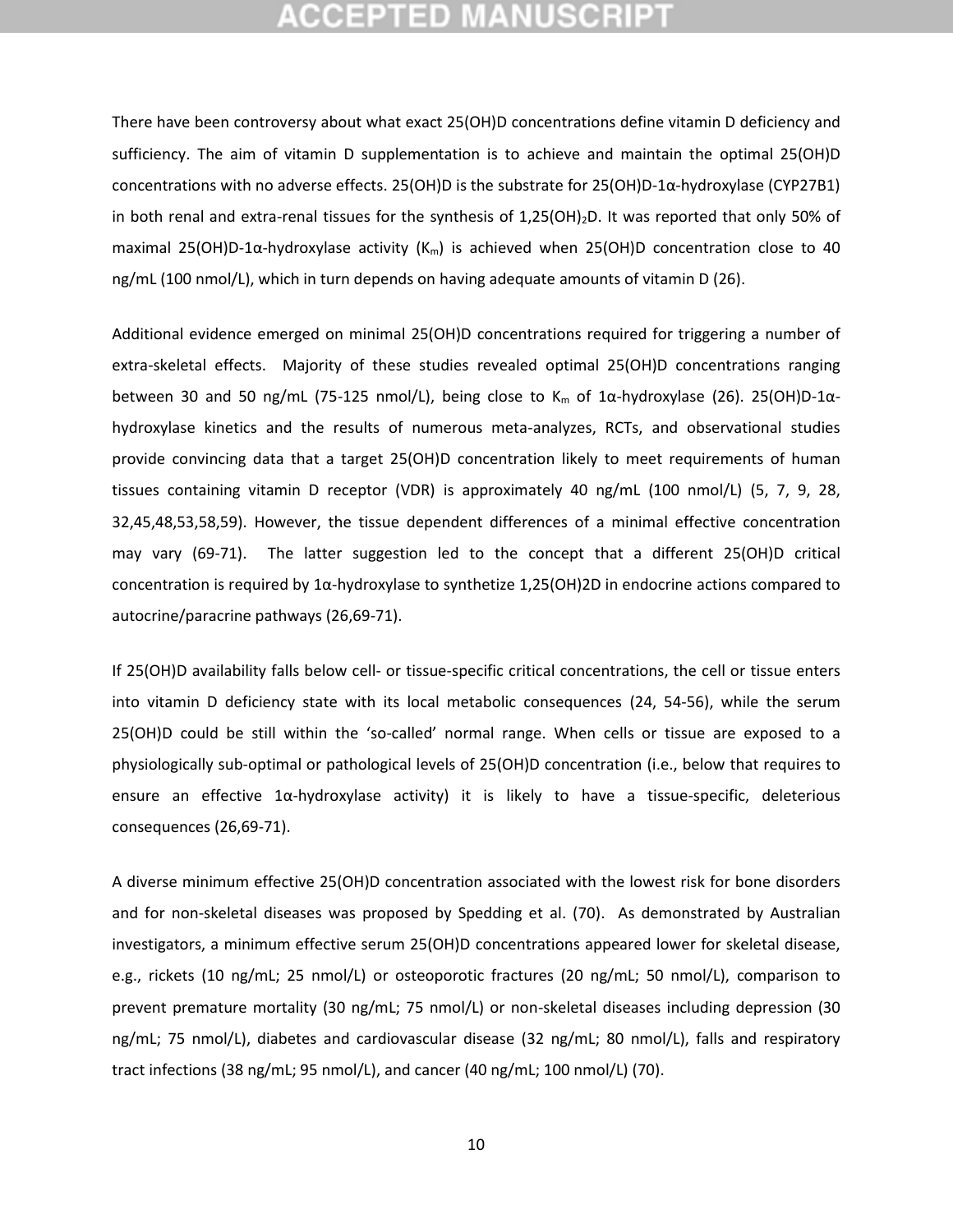#### **5. Vitamin D guidelines: need to choose wisely**

#### **5.1. Recommendations for general population**

Up to late 2000's, (1990s-2000s), before the US Institutes of Medicine (IOM) publication in 2010, the recommended vitamin D daily allowance (RDA) up to the age of 50 years was 200 IU/day (5 µg/day) (19, 28, 32-34). This recommendation was based on the belief that 200 IU/day was sufficient to prevent rickets (72). However, this assumption disregards all other physiological beneficial effects of vitamin D. Even recently, the vast majority of multivitamin preparations in Europe and in many other countries, contain only 5 µg (200 IU) of cholecalciferol labeled as "100% of RDA". In 2010, the IOM recognized 200 IU/day as inadequate, and recommended 400 IU/d (10  $\mu$ g) for infants, 600 IU/d (15  $\mu$ g) for children, adolescents and adults, and 800 IU/d (20  $\mu$ g) for adults aged over 70 years to maintain a desirable 25(OH)D concentration (19). As with the IOM recommendation, the minimal 25(OH)D concentration of 20 ng/mL (50 nmol/L) is considered to be physiologically adequate, but this has been contested by many (16,73-75).

However, the majority of studies that included 25(OH)D concentrations to analyze relations between health and the risk of diseases pointed on higher 25(OH)D concentrations, i.e., in the range of 30-50 ng/mL (75-125 nmol/L) or 40-60 ng/mL (100-150 nmol/L), not on 20 ng/mL (50 nmol/L) as the necessary minimal concentration for human well-being (5,7,9,16,45,46,49,51,55,57,58,70,73-78). Even for proper bone mineralization, the IOM recommended concentration of at least 20 ng/mL (50 nmol/L) is controversial, and a 25(OH)D concentration >30 ng/mL (75 nmol/L) is a better fit to prevent subclinical osteomalacia (75).

The Endocrine Society in the USA made recommendations to treat and prevent vitamin D deficiency; it recommended achieving serum 25(OH)D concentrations more than 30 ng/mL (>75 nmol/L), with the preferred range of 40-60 ng/mL (100-150 nmol/L) (16). It was also recommended infants up to 1 year, 400-1,000 IU/day (10-25 µg), for children over 1 year 600-1,000 IU/day (15-25 µg) and for all adults 1,500-2,000 IU/day (37,5-50 µg) (16). For obese people (BMI >30 kg/m<sup>2</sup>) a daily vitamin D dose was set as "three times" greater than the recommended dose for subjects with normal body weight (16).

In 2013, the Central European recommendations were published highlighting a problem of vitamin D deficiency in that region (76). Contrary to IOM guidelines (19), the Endocrine Society (16), American Academy of Developmental Disability (77), and Central European recommendations (76) were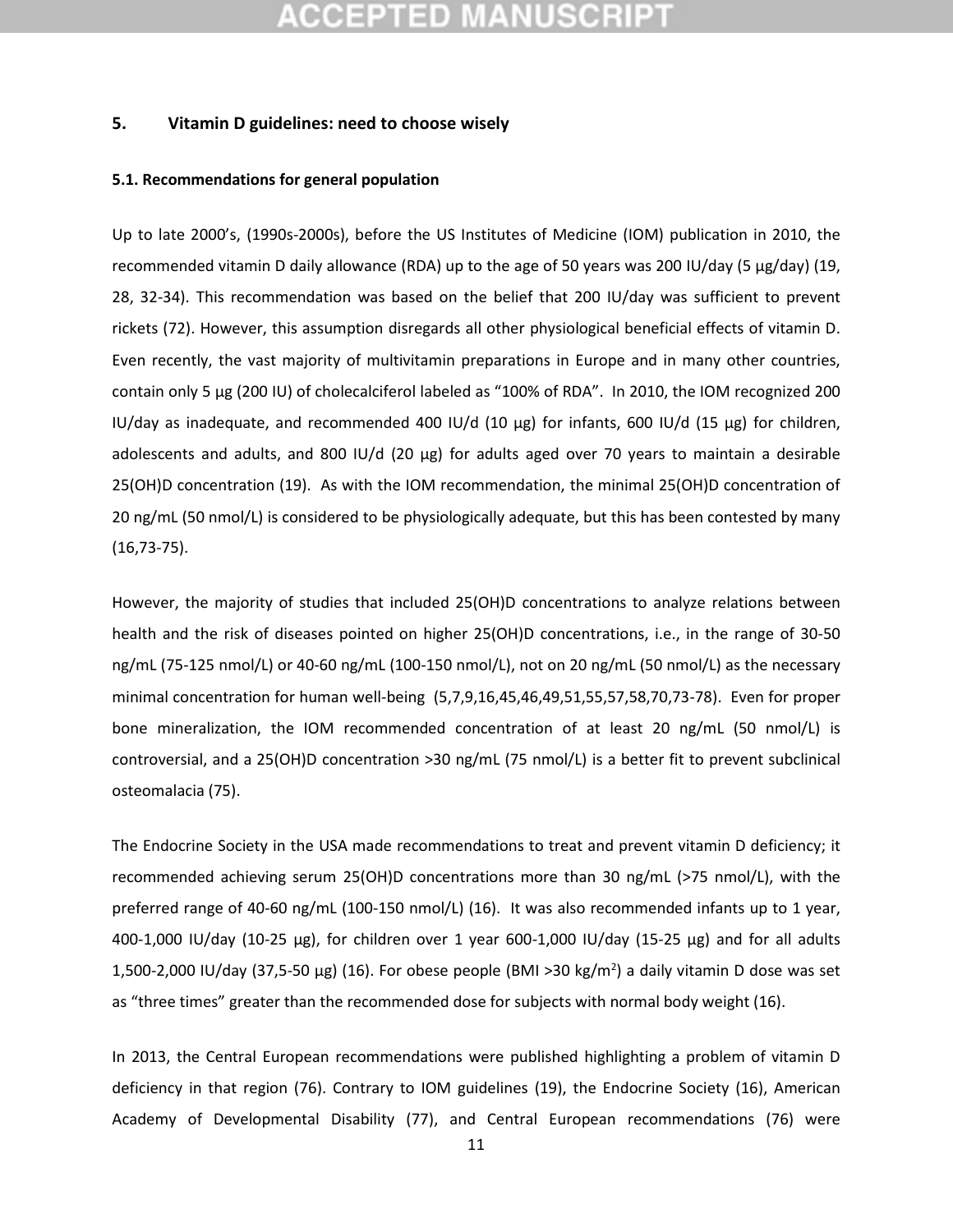### ICEPTED M

developed acknowledging the evidence on both skeletal and the pleiotropic vitamin D effects, thus are relevant to clinical practice. The European guidelines recommended the use of vitamin D supplements to obtain and maintain the optimal target 25(OH)D concentration in a range of 30-50 ng/mL (75-125 nmol/L) (76). In addition, the clinical practice guidelines for vitamin D in the United Arab Emirates (UAE) and the Gulf population, encompass the pleiotropic actions of vitamin D (78). Of note, vitamin D deficiency is one of the highest in this sun-rich part of the world (78).

It should be highlighted that, in terms of everyday practice, the selection of adequate recommendation from a variety of available vitamin D supplementation guidelines depends on several factors, including clinical and environmental (15,79). Moreover, the differences related to latitude of residence, sunlight exposure, skin pigmentation, dietary practices, clothing and cultural habits, health care system, and many other population-specific factors, needs to be considered in making uniform guidelines (45, 53,58,73,76-78).

Therefore, for the general population, otherwise considered as healthy, the selection of a guideline for vitamin D supplementation should be specific for age group, body weight, ethnicity (skin type), and latitude of residence. The IOM guidelines were commissioned by the United States and Canadian Governments for public health purposes and not to use as clinical practice guidance, for the population living in North America (19). Further, the IOM guidelines were established based on evidence that only focused on calcium-phosphate metabolism and bone health requirements (19). Consequently, these IOM bone-centric guidelines should be considered, to some extent, as suitable for bone health, and most likely, the IOM recommendations utility is limited to population living in North America. Further, the IOM recommendations cannot be used as a guidance for treating patients.

Considering the above statements, the age-, body weight- and latitude-dependent recommendations seem as *sine qua non* or at least a more rational tool counteracting vitamin D deficiency at the national or regional level. It is of concern that certain diagnostic laboratories have adapted IOM cut-off points (19) in their 25(OH)D reporting, is a major mistake, which is not only misleading but also harmful to some patients.

Table 1 provides an overview on vitamin D guidelines released to medical community since 2010.

AADMD, American Academy of Developmental Medicine and Dentistry; EMAS, European Menopause Andropause Society; ESCEO, European Society for Clinical and Economic Aspects of Osteoporosis and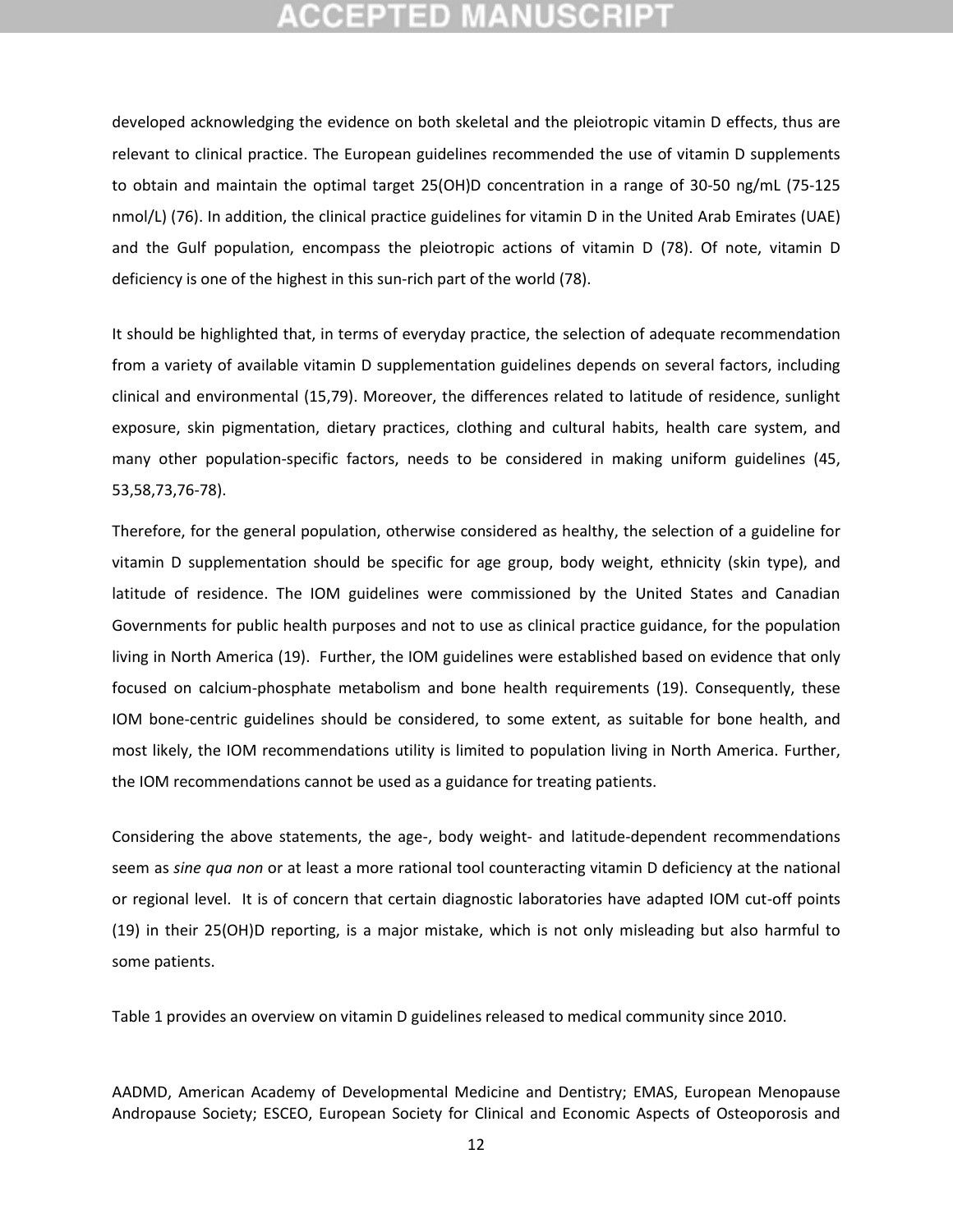Osteoarthritis; ESPGHAN, European Society for Paediatric Gastroenterology Hepatology and Nutrition; EVIDAS, European Vitamin D Association; SBEM, Sociedade Brasileira de Endocrinologia e Metabologia (Brazilian Society of Endocrinology and Metabology)

#### **5.2. Recommendations for patients suffering from a disease**

For an individual patient suffering from a disease, a wise choice of vitamin D recommendations should rely on the specificity of a particular disease that coincides with or is a result of vitamin D deficiency. The recently published "Global Consensus Recommendations on Prevention and Management of Nutritional Rickets" is a good example and fair postulate, because these guidelines were established only for this single specific disease, and based on the available evidence for nutritional rickets risk factors, course and therapy of the disease, its prevalence and incidence (86).

Other examples of vitamin D supplementation guidelines that are disease-specific come from several professional scientific societies such as the European Society for Clinical and Economic Aspects of Osteoporosis and Osteoarthritis (ESCEO) (83), European Menopause and Andropause Society (EMAS) (81), Kidney Disease: Improving Global Outcomes Clinical Practice (KDIGO) (87), or American Geriatrics Society (84), American Academy of Developmental Medicine and Dentistry (AADMD) (77,88), etc. These disease-specific vitamin D recommendations were developed mainly as an addendum to therapy of the diseases or joined prevention strategy for these diseases and their clinical complications.

For example, "…in fragile elderly subjects who are at elevated risk for falls and fracture, the ESCEO recommends a minimal serum 25(OH)D concentration of 75 nmol/L (30 ng/mL), for the greatest impact on fracture" (83). Similarly, "The Vitamin D Task Force of the American Academy of Developmental Medicine and Dentistry (AADMD) recommends that 25(OH)D concentrations (for optimal health of people with neurodevelopmental disorders and intellectual disabilities) to be in the range of 30-50 ng/mL (75-125 nmol/L), which can be achieved using between 800 and 4,000 IU/day vitamin  $D_3$  and sensible exposure to solar UVB radiation" (77).

Moreover, the guidelines established by the American Geriatrics Society Workgroup on Vitamin D Supplementation for Older Adults stated, "… a serum 25- hydroxyvitamin D concentration of 30 ng/mL (75 nmol/L) should be a minimum goal to achieve in older adults, particularly in frail adults, who are at higher risk of falls, injuries, and fractures." (84). In general, the majority of disease-specific recommendations state consistently that the minimum serum 25(OH)D concentration should be 30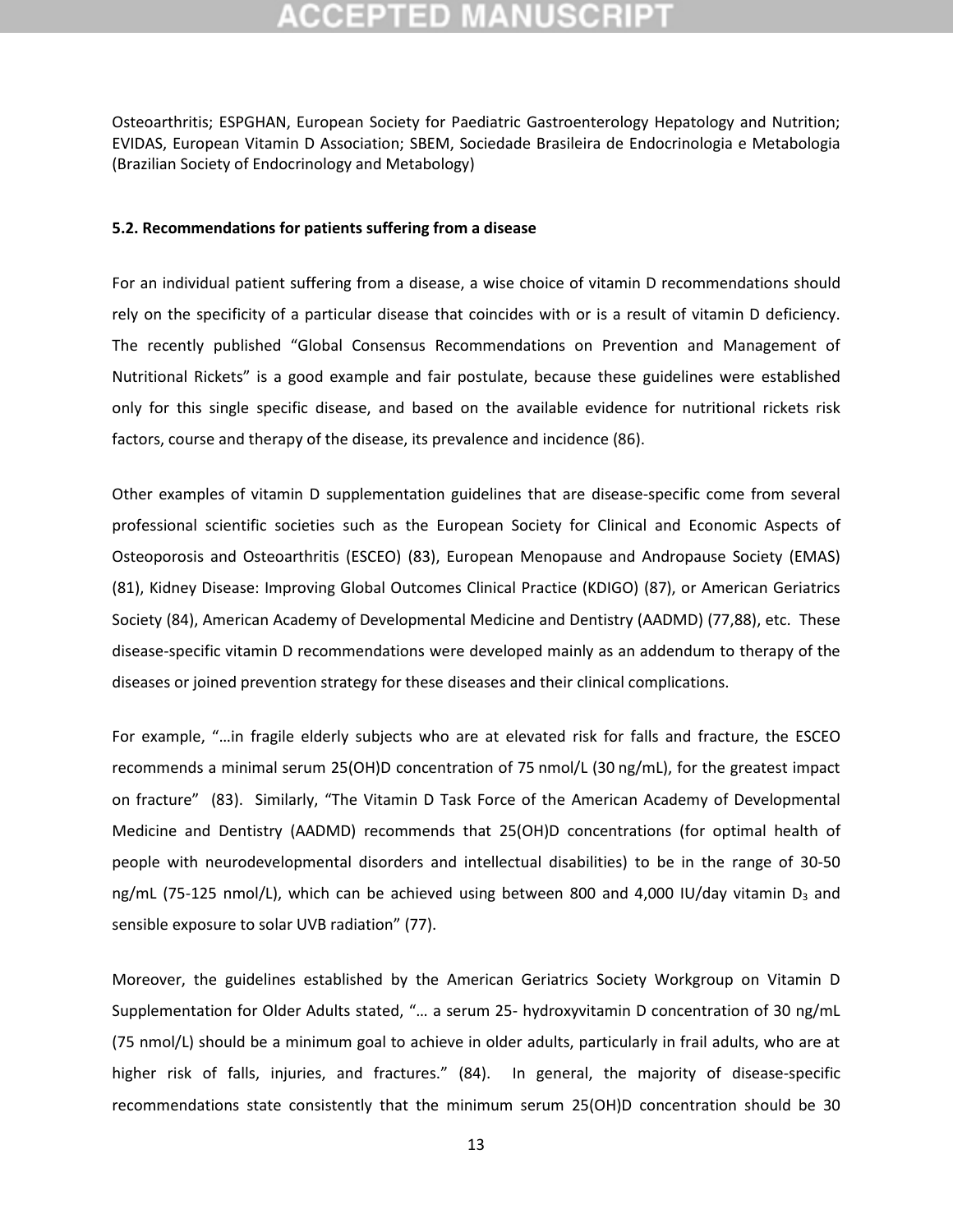### CEPTED

ng/mL, and upper limit, up to 50 or 60 ng/mL (75-125 up to 150 nmol/L); obtaining and maintaining such values require a regular vitamin D supplementation with doses of 3,000-5,000 IU/day (89).

#### **5.3. Recommendations for treatment of vitamin D deficiency**

For patients with a laboratory confirmed vitamin D deficiency, i.e., 25(OH)D concentration lower than 20 ng/mL (50 nmol/L), a vitamin D treatment should be implemented. In vitamin D deficient patients an age- and body weight-dependent therapeutic dosage should be administered according to available regional or national treatment recommendations with a treatment duration of 1 to 3 months. The first follow-up of 25(OH)D concentration should not be earlier than 8-12 weeks after the beginning of treatment (16,76,78,90,91).

Meanwhile, it is important to be aware of coexisting disease(s) prior to the beginning of treatment. The dosing should be as follows (the ranges depend on body weight): for neonates (i.e. younger than one month) 1000 IU/day (25 μg/day); for infants older than 1 month and toddlers 2000-3000 IU/day (50–75 μg/day); for children and adolescents aged 1 to 18 years 3000-5000 IU/day (75–125 μg/day); for adults and the elderly 7000–10,000 IU/day (175–250 μg/day) or 50,000 IU/week (1250 μg/week) (76). Further, for patients with intestinal malabsorption, vitamin D should be administered in larger oral doses up to 50,000 IUs/2-3 times a week or intramuscular doses of vitamin D if available. An alternative is to be exposed to sunlight or simulated sunlight either from a light device with tanning bed that emits UVB radiation or from a tanning bed that emits UVB radiation (92).

Patients with a severe liver dysfunction or chronic renal disease are the only groups that require the use of activated vitamin D metabolites. For chronic liver disease it is recommended to use calcifediol, if available, and for chronic kidney disease – alfacalcidiol or 1,25-dihydroxyvitamin D3 (calcitriol) are regarded optimal. Patients with chronic kidney disease should also receive an adequate amount of vitamin D to maintain blood levels of 25(OH)D of at least 30 ng/mL (75 nmol/L). Granulomatosis diseases (e.g., sarcoidosis) and some lymphomas require careful watching because patients suffering from these diseases can become hypercalcemic when 25(OH)D concentrations are above 30 ng/mL (75 nmol/L). These patients should maintain the blood level of between 20-30 ng/mL to prevent osteomalacia as well as hypercalcemia. Patients with primary hyperparathyroidism and who are hypercalcemic should be treated for their vitamin D deficiency since there is no concern for them worsening there hypercalcemia. Some patients who have tertiary hyperparathyroidism due to chronic vitamin D deficiency or chronic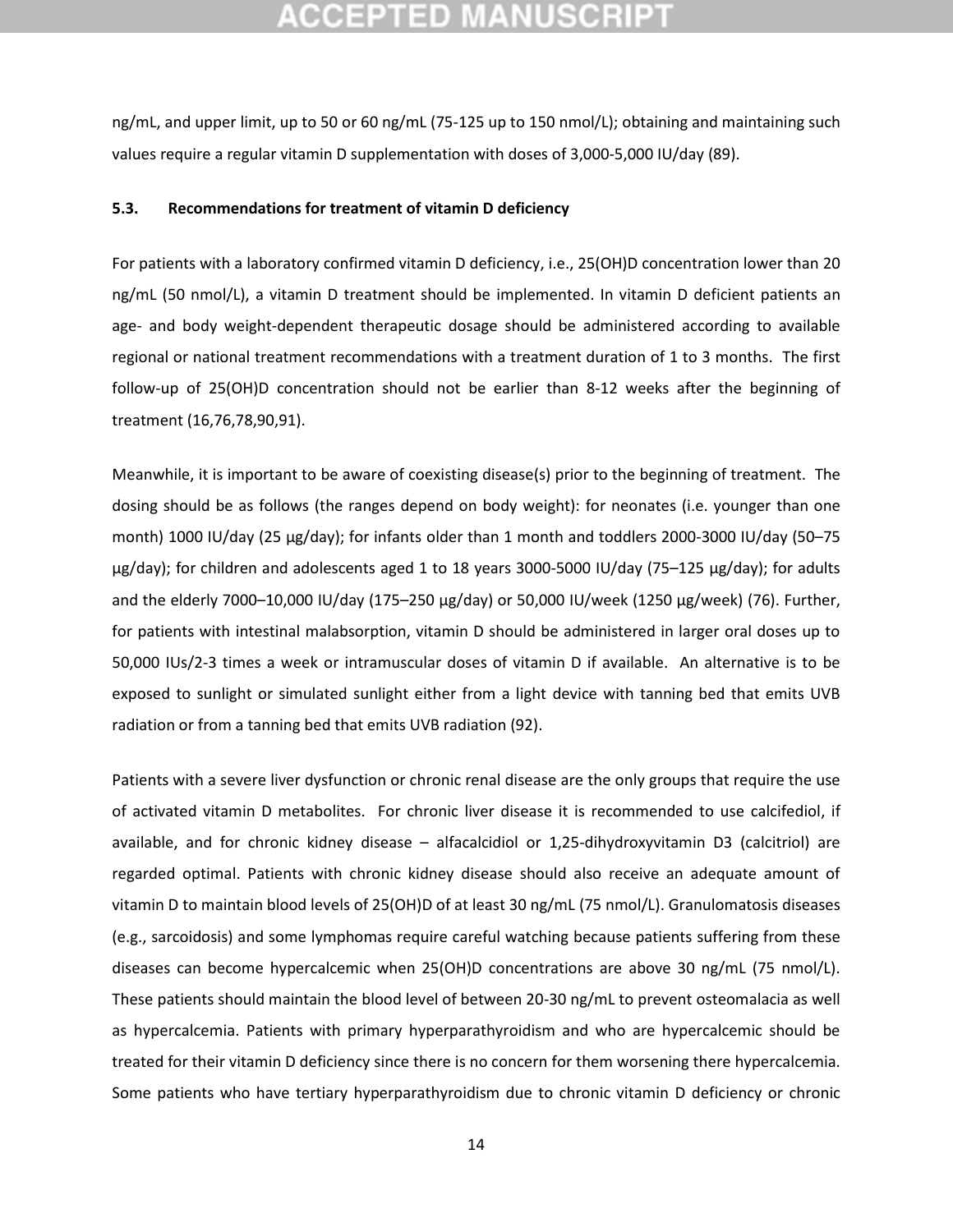renal failure can often benefit with reduction in their serum PTH and calcium by treatment with vitamin D to achieve 25(OH)D concentration of at least 30 ng/mL (75 nmol/L) (93).

#### **6. Less is sometimes more beneficial**

An increasing number of over-the-counter vitamin D supplements available in pharmacies and through the Internet accompanied by media campaigns and product advertisements raised worries in medical community about vitamin D safety. In fact, because of the advertising tactics/errors, some consumers may believe miracles that the intake of more vitamin D equals more health benefits. While the latter is not necessarily true, such behavior can lead to overdosing. If used inappropriately, the long term selfadministration of vitamin D may lead to hypercalcemia and hypercalciuria (94). Thus, the medical community and public health policy makers should be alerted and take proactive actions to minimize such hazards due to ignorance and marketing tactics. Educating consumers and addressing important issues such as efficacious dosage are recommended (94).

A simple and effective tool to help prevent uncontrolled overuse of vitamin D for healthy population is a guideline for an upper tolerable intake values (upper limit; UL) (16,19,76,78,95). Surprisingly, the upper limit values reported so far are generally agreeable for a given age irrespective of source of reference, unlike the disputable recommended vitamin D doses to treat and prevent vitamin D deficiency and the definition of 25(OH)D concentrations reflecting vitamin D sufficiency. The global, regional or nationwide guidelines emphasize that daily vitamin D doses that pose no risk are illustrated in the Table 2.

Further, the dose of 10,000 IU/d was also found as the no-observed-adverse-effect level (NOAEL) elucidating vitamin D safety limits (16,19).

#### **7. Vitamin D: the ominous J / U shape curve for health outcomes:**

There have been a number of studies that evaluated association between serum 25(OH)D concentration and the chronic illnesses or mortality (96). Some of the studies plotted serum 25(OH)D concentrations versus a chronic illness mortality demonstrated, that vitamin D deficiency was associated with an increased risk and that the risk gradually decreased with increasing 25(OH)D concentrations that reached a nadir plateau being usually between 30-40 ng/mL (75-100 nmol/L) (5,70,96).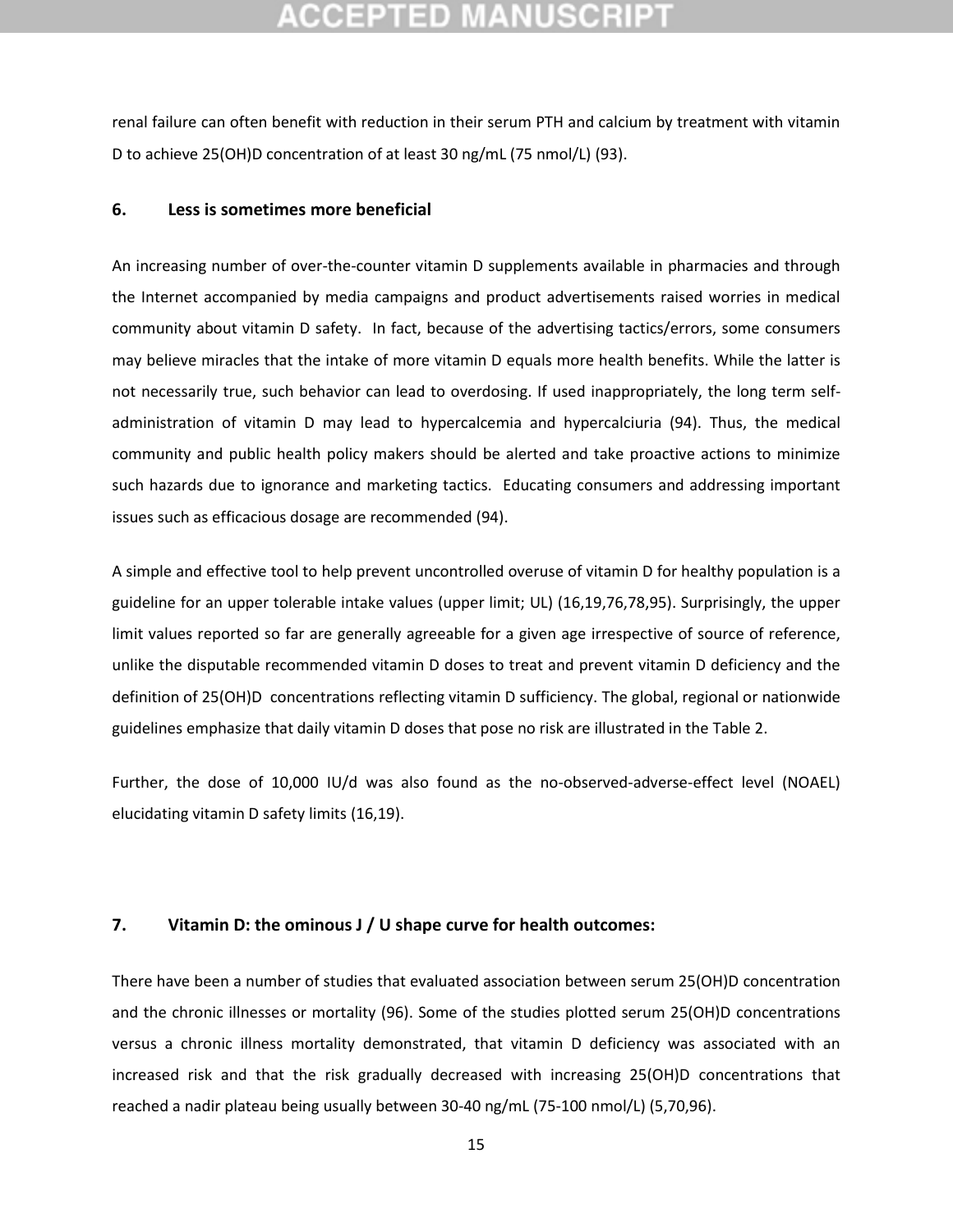### CEPTED M:

However, a few reports indicated that there appears to be a slight increase in risk for a chronic illness or mortality with 25(OH)D concentrations beyond 50 ng/mL (125 nmol/L) (97-98). This has raised the question whether there is a potential negative health impact, if such concentrations (e.g., sustained serum 25(OH)D concentration above 50 ng/mL) were attained with vitamin D supplementation. The IOM suggested that there could be an increase in risk for mortality if 25(OH)D concentrations increased above 30 ng/mL (75 nmol/L) (17,19).

In contrast, the Maasai warriors who live in outdoor most of the time, have an average of 25(OH)D concentrations of approximately 50 ng/mL (125 nmol/L), and appear to be in good health (99).

For the vast majority of people, their diet does not provide an adequate amounts of vitamin D on a daily basis. Thus, without being exposed to an adequate amount of sunlight daily, it is unlikely to achieve 25(OH)D concentrations of 30 ng/mL (125 nmol/L) unless a rare mutations related to 24-hydroxylase (CYP24A1) is present (23-25,100,101).

Consistent with other studies, a meta-analysis by Garland et al. reported that vitamin D deficiency was associated with a higher risk for mortality and that the risk for mortality gradually declined to a nadir plateau at 25(OH)D concentrations near 36 ng/mL (90 nmol/L) and it was sustained up to at least 70 ng/mL (175 nmol/L) with no evidence of a U or J-shaped curve (5). Similar results were shown in a recent study investigating U- or J-shaped relations between 25(OH)D concentrations and health outcomes (102), with few health conditions for which higher 25(OH)D concentrations might be associated with adverse outcomes - allergic reactions (102). There is also limited evidence that 25(OH)D concentrations >40 ng/mL (>100 nmol/L) for those undergoing cardiac surgery are associated with higher risk of adverse outcomes (103). There have been some recent reports of J-shaped 25(OH)D concentration-CVD mortality rate (98). However, to reach 25(OH)D concentrations >40 ng/mL (>100 nmol/L) generally takes vitamin D supplementation, and most observational studies such as that one did not inquire about supplementation. As discussed by Grant et al., if supplementation was initiated shortly before enrollment in the cohort study, perhaps due to a physician's recommendation due to a vitamin D-deficient condition such as osteomalacia or osteoporosis, some of those with the highest 25(OH)D concentrations are classified in the incorrect 25(OH)D quantile (102).

It is important to note that physiological 25(OH)D concentrations (i.e., between 30 and 50 ng/mL) are associated with several pleiotropic health benefits and all-cause mortality risk reduction. Nevertheless,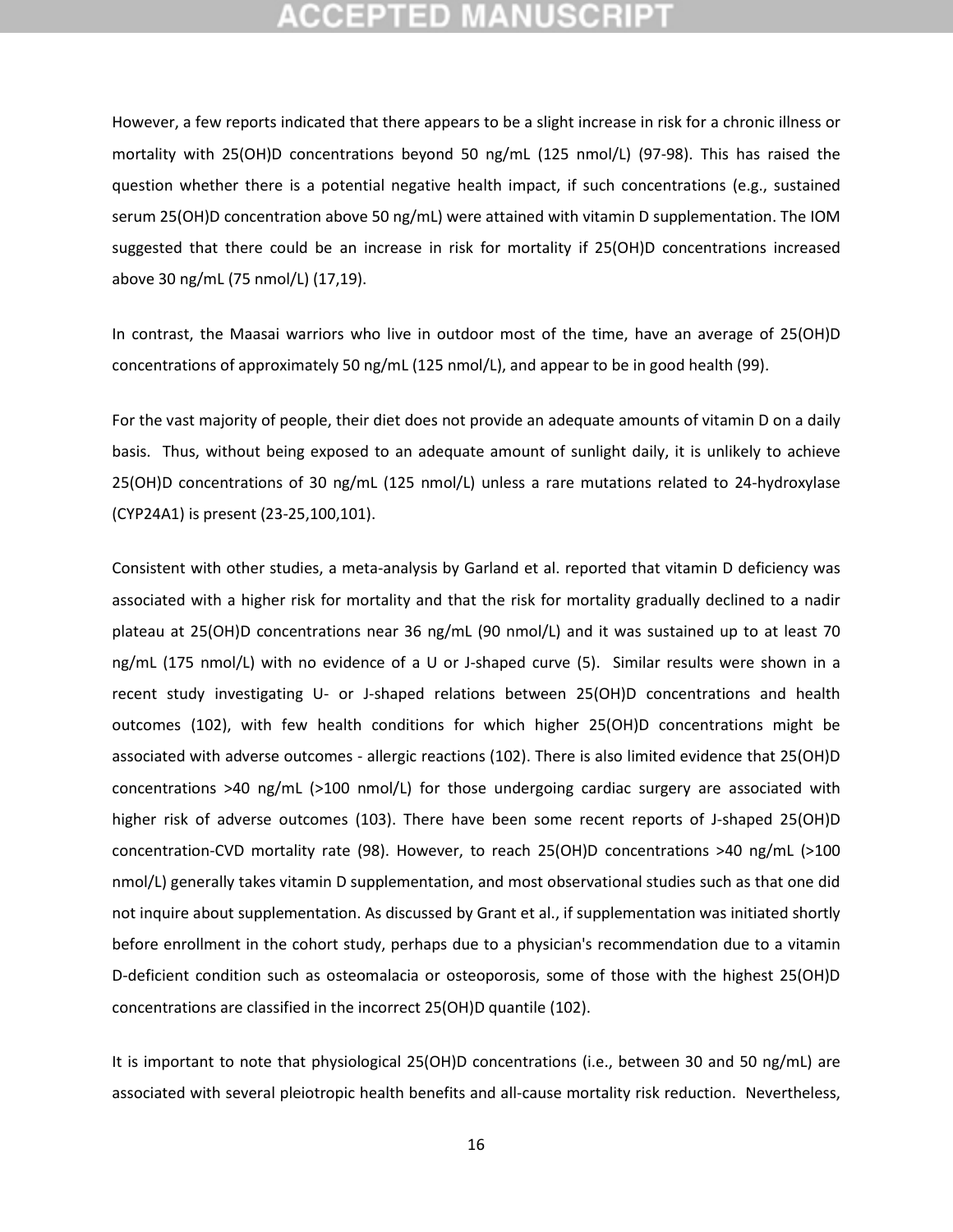### **CCEPTED MANUSCR**

obtaining and maintaining higher 25(OH)D concentrations than that above recommended is not advisable; more is not always better. Self- administration of vitamin D, particularly parenteral doses, is not a *panacea* for treating diseases nor for reducing the risk of death, and caution is advised for use of vitamin D doses in amounts higher than that recommended for the general population. The exception is a laboratory confirmed vitamin D deficiency, which should be treated with short-term therapeutic doses under a supervision of a physician.

#### **8. Can higher doses of vitamin D be toxic?**

Vitamin D toxicity remains a concern for physicians and government public health agencies. Although there is no recent scientific data, this is an important reason why governments resist foods fortified with vitamin D; such as milk and dairy products D. Before the 1950s, there was widespread fortification of vitamin D because it was considered to be one of the miracle nutrients regarded useful for treating chronic illnesses, from tuberculosis to rheumatoid arthritis (104).

Indeed, besides milk being fortified with vitamin D, also custard in England, beer in the United States, shaving cream and soap in Germany, etc. were fortified with this fat-soluble vitamin (104,105). However, in the early 1950s several cases of infants with facial abnormalities, supra-valvular aortic stenosis, mental retardation and hypercalcemia were reported in Great Britain (106). This was followed by additional reports of hypercalcemia in some infants in Great Britain (107-109). The Royal College of Physicians and the British Pediatric Association were charged with finding the cause. After scrutiny of the literature and surveys of dietary intakes, they concluded that the possible causes were unregulated over fortification of milk with vitamin D as well as excessive intakes of vitamin D from various foods fortified with vitamin D (107-109).

Although the Royal College of Physicians failed to provide strong evidence, they predominantly based their conclusion on literature on pregnant rodents receiving high doses of vitamin D who delivered pups with dysmorphic features, aortic stenosis and hypercalcemia. The British Pediatric Association documented hypercalcemia but only in isolated cases of infants who had approximate intakes of 1,500- 1,725 IU of vitamin D, daily (107-109); however, they may have been given additional replacements that were not sought out or documented. Moreover, at this time there was no reliable assay for measurement of vitamin D or reliable estimates for dietary intake of vitamin D; so these intakes were rough estimations. It is likely that some of these infants (isolated incidences) had a Williams-Beuren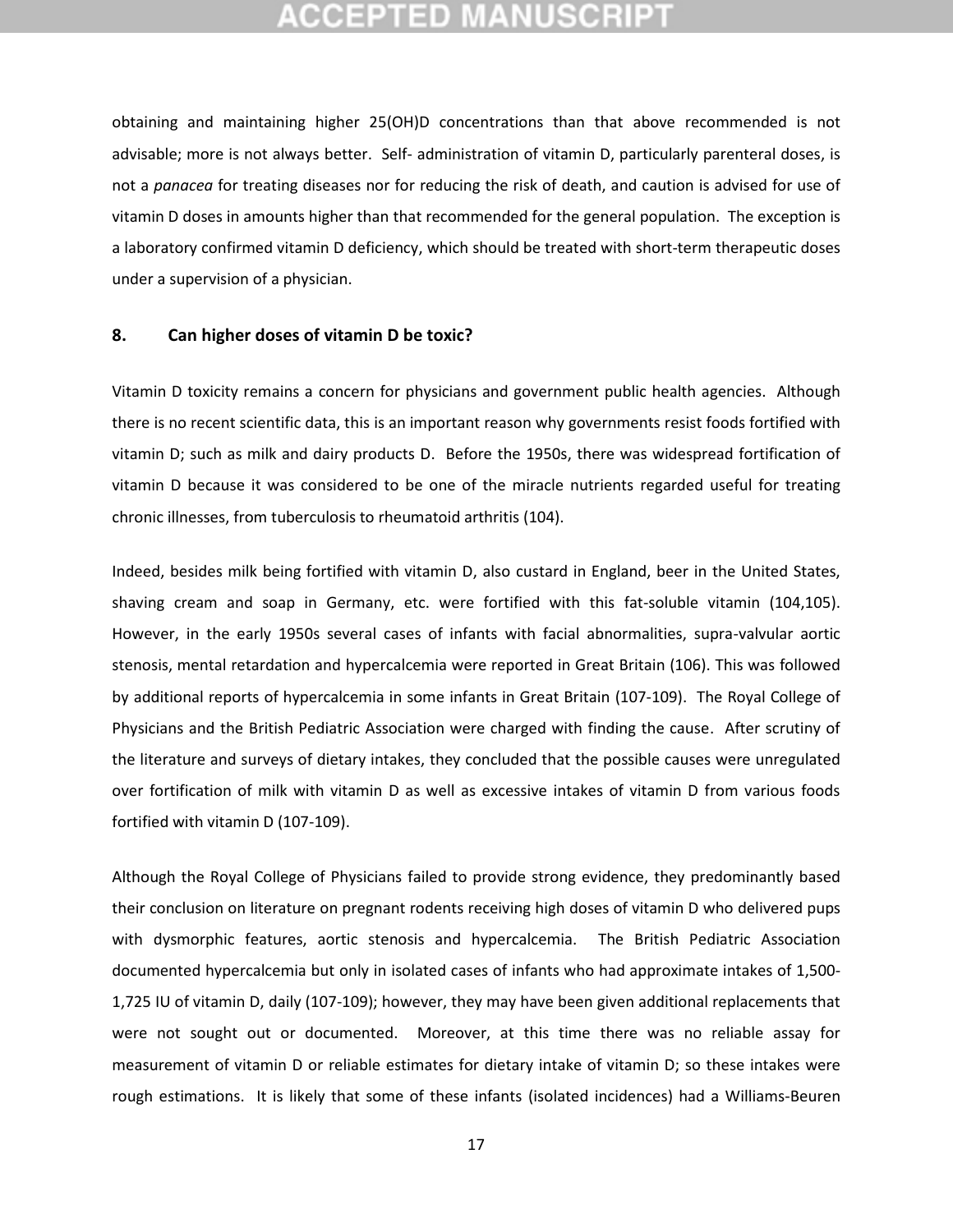### **CCEPTED MANUSCR**

syndrome, which was associated with elfin facies, aortic stenosis, mental retardation and hypercalcemia due to a hypersensitivity to vitamin D (110-112). As a consequence, the government introduced policies to strictly regulate vitamin D food fortification and vitamin D supplements to the general public. Consequently, in some countries today, children and adults may only receive vitamin D supplementation when prescribed by healthcare workers (86,110,113).

It is generally accepted that a serum 25(OH)D concentration of up to 100 ng/mL (250 nmol/L) is safe for children and adults, with the exception of those who have a hypersensitivity to vitamin D. The latter includes, children and adults with idiopathic infantile hypercalcemia (100,101), Williams-Beuren syndrome (111,112), granulomatous disorders and some lymphomas (105,110). The Endocrine Society guidelines concluded that vitamin D toxicity is not only extremely rare, but 25(OH)D concentration of at least 150 ng/mL (375 nmol/L) is required before there would be evidence of vitamin D toxicity (16,105,110).

The first manifestation of excess vitamin D activity is increased excretion of urinary calcium due to a decrease calcium absorption of from renal tubules secondary to low levels of PTH. In the presence of lesser renal excretion, when the kidneys can no longer deal with the amount of calcium entering into the circulation from diet and bone mobilization, the serum calcium begins to rise. The decrease in PTH also causes a decrease in phosphate excretion by the kidneys.

The elevated 25(OH)D concentrations directly interacts with the VDR in the bowel further increasing intestinal calcium and phosphate absorption. This results in an increase in both serum calcium and serum phosphate resulting in a super-saturating calcium phosphate product, which is likely to be deposited in soft tissues including the kidneys, resulting nephrocalcinosis and in atherosclerotic vascular calcification (tertiary hyperparathyroidism) (20,105,110). The hypercalcemia also leads to vasoconstriction which causes hypertension. The hypercalcemia causes several other nonspecific symptoms including constipation, depression, confusion, polyuria and polydipsia, and cardiac arrhythmias (110).

There are numerous studies demonstrating that vitamin D is probably one of the least toxic fat-soluble vitamins. Dudenkov et al. (114) evaluated more than 20,000, serum 25(OH)D measurements performed at Mayo Clinic from 2002 to 2011 to assess the potential vitamin D toxicity (as determined by presence of hypercalcemia). Whereas, they observed a 20-fold increase in the number of individuals with a serum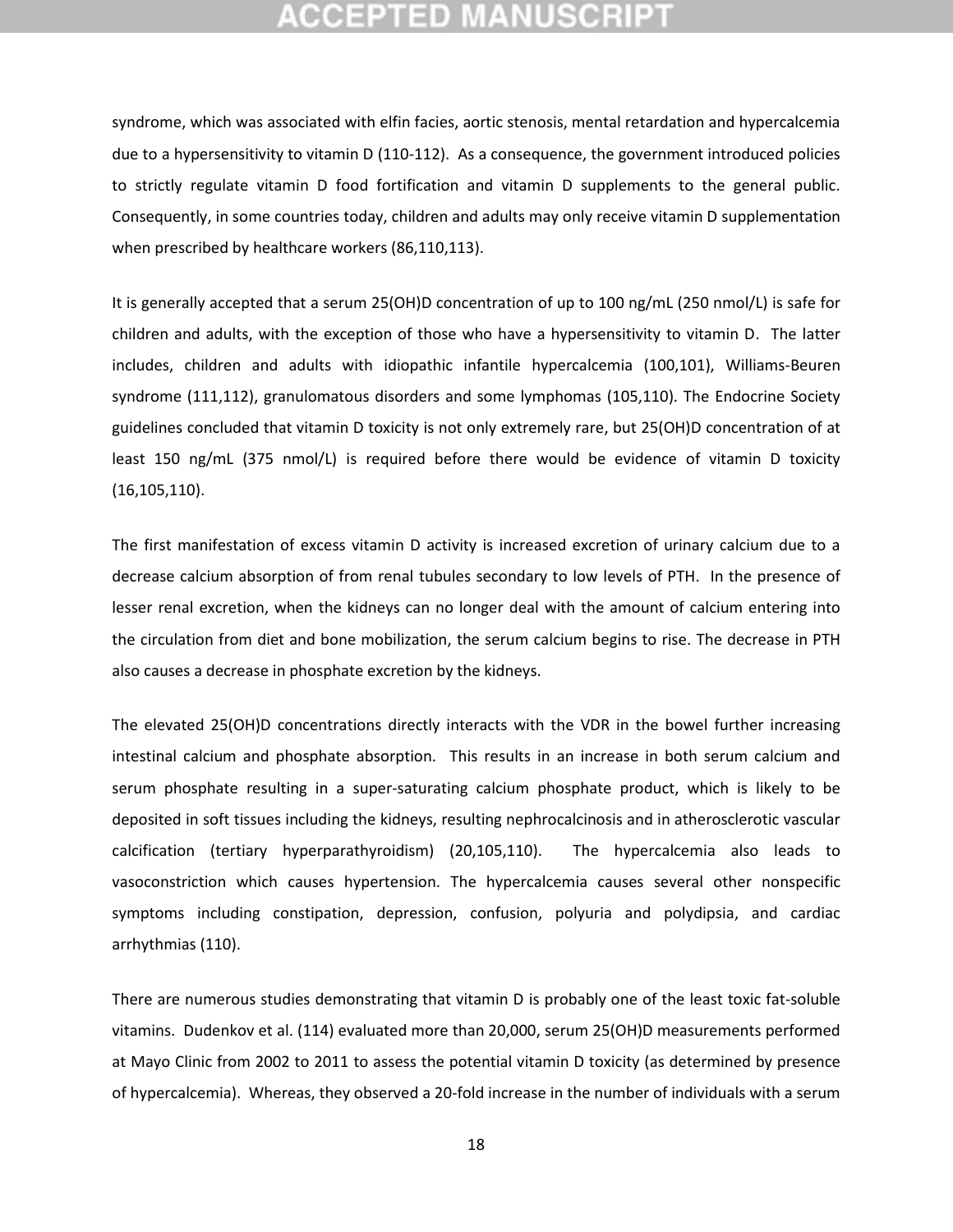### COEPTED

25(OH)D > 50 ng/mL (>75 nmol/L) these concentrations were associated with a normal serum calcium concentration (114). They found only one person having hypercalcemia with the blood 25(OH)D concentration of 364 ng/mL (910 nmol/L) (114).

Pietras et al. (115) reported that healthy adults in a clinical setting receiving 50,000 IUs of vitamin  $D_2$ once every 2-weeks (equivalent to approximately 3,300 IUs daily) for up to 6-years, maintained 25(OH)D concentrations in the desired range of 40-60 ng/mL (100-150 nmol/L), without any evidence of vitamin D toxicity. Consistent with the observation, Ekwaru et al. (89) reported that Canadian adults, who ingested up to 20,000 IUs of vitamin  $D_3$  daily, had a significant increase of 25(OH)D concentrations, up to 60 ng/mL (150 nmol/L) but without any evidence of toxicity. Consistent with the Endocrine Society guidelines, they also confirmed that obese adults required 2.5 times more vitamin D supplementation to maintain the 25(OH)D concentrations in the same range as a normal weighted person (89).

#### **9. Conclusion**

It is recognized that vitamin D deficiency is a global health problem. This global vitamin D deficiency pandemic is having adverse consequences on the health and welfare of children and adults as well as on the health care systems. It has been suggested that there could be a significant reduction in most healthcare costs related with diseases that have been associated with vitamin D deficiency and insufficiency (116-118).

The major causes of the global vitamin D deficiency pandemic are, (A) a lack of appreciation that sensible sun exposure is a safe and inexpensive way of obtaining vitamin D naturally; (B) very few foods naturally contain vitamin D and therefore a healthy, balanced diet will not provide an adequate amount; (C) the unfounded concerns by governments, health authorities and healthcare professionals that vitamin D is an extremely toxic fat-soluble vitamin and therefore needs to be highly regulated contributing to vitamin D deficiency, and the (D) limited support from RCTs that vitamin D has health benefits.

The likely reason for the failure of many vitamin D RCTs is that the trials data were derived primarily from pharmaceutical drug studies (i.e., secondary outcomes), rather than those appropriate for nutrient-specific studies. Trials for pharmaceutical drugs falsely assume that the only source of the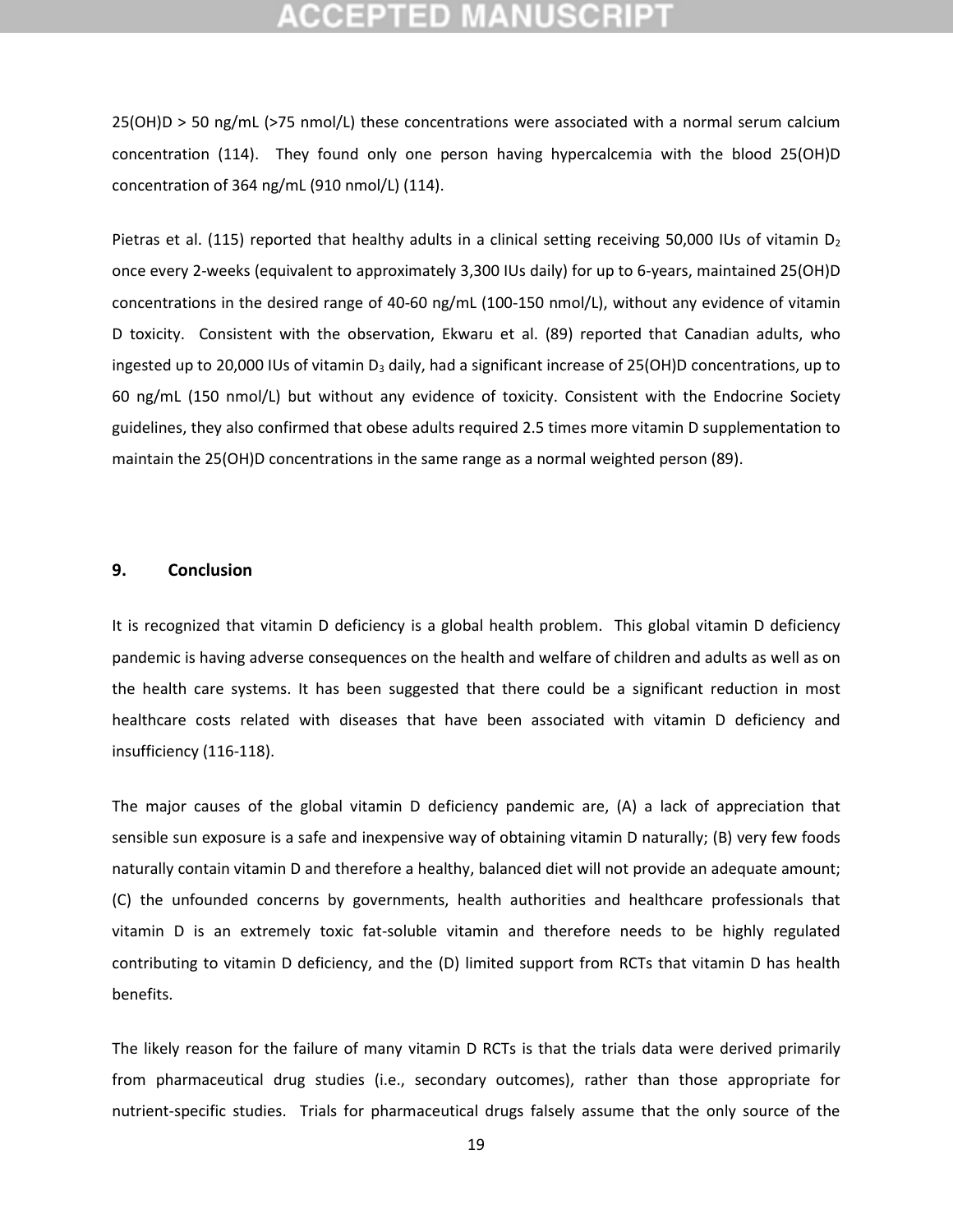nutrient-agent is in the trial and that what they provided, there is a linear dose-response relation. Neither assumptions are correct for vitamin D. Future such studies should adhere to outlined the guidelines for clinical trials of nutrient effects by Heaney et al. and others (15,46,105).

As applied to vitamin D, the first step would be to obtain a reliable measurement of blood 25(OH)D concentration-health outcome relations of interest, measure serum 25(OH)D concentration prior to the enrollment and only enroll those with low concentrations, give sufficient vitamin  $D_3$  to achieve 25(OH)D concentration, to where a reasonable benefit would occur, then measure achieved 25(OH)D concentration to assure levels are maintained (15).

A practical solution to conquer this health crisis is for the health authorities and legislative bodies to implement supplementation of foods with the appropriate and needed amounts, such as milk, bread and pasta with vitamin D; these values are likely to vary between countries and society's need (105). In addition, the admonitions to avoid sun exposure to reduce the risk of skin cancer and melanoma should be coupled with a recommendation to get vitamin D, either from a few minutes of sensible sun exposure during midday or from supplements.

In the absence of regular sun exposure, using appropriate doses of vitamin D supplements are the most efficient way to increase 25(OH)D concentrations. Furthermore, even with food fortification, intake of vitamin D is inadequate to obtain and maintain target 25(OH)D concentration of at least 30 ng/mL (75 nmol/L), and some of the modes used to generate fortified food do not reach those who need them (e.g., rice). The US Food and Drug Agency, recently approved an increase of the amount of vitamin D that may be added as an optional ingredient to milk, and approved the addition of vitamin D to beverages made from edible plants intended as milk alternatives, such as beverages made from soy, almond, and coconut, and edible plant-based yoghurt alternatives (119). These are correct steps in the right direction, which can be adapted by other countries.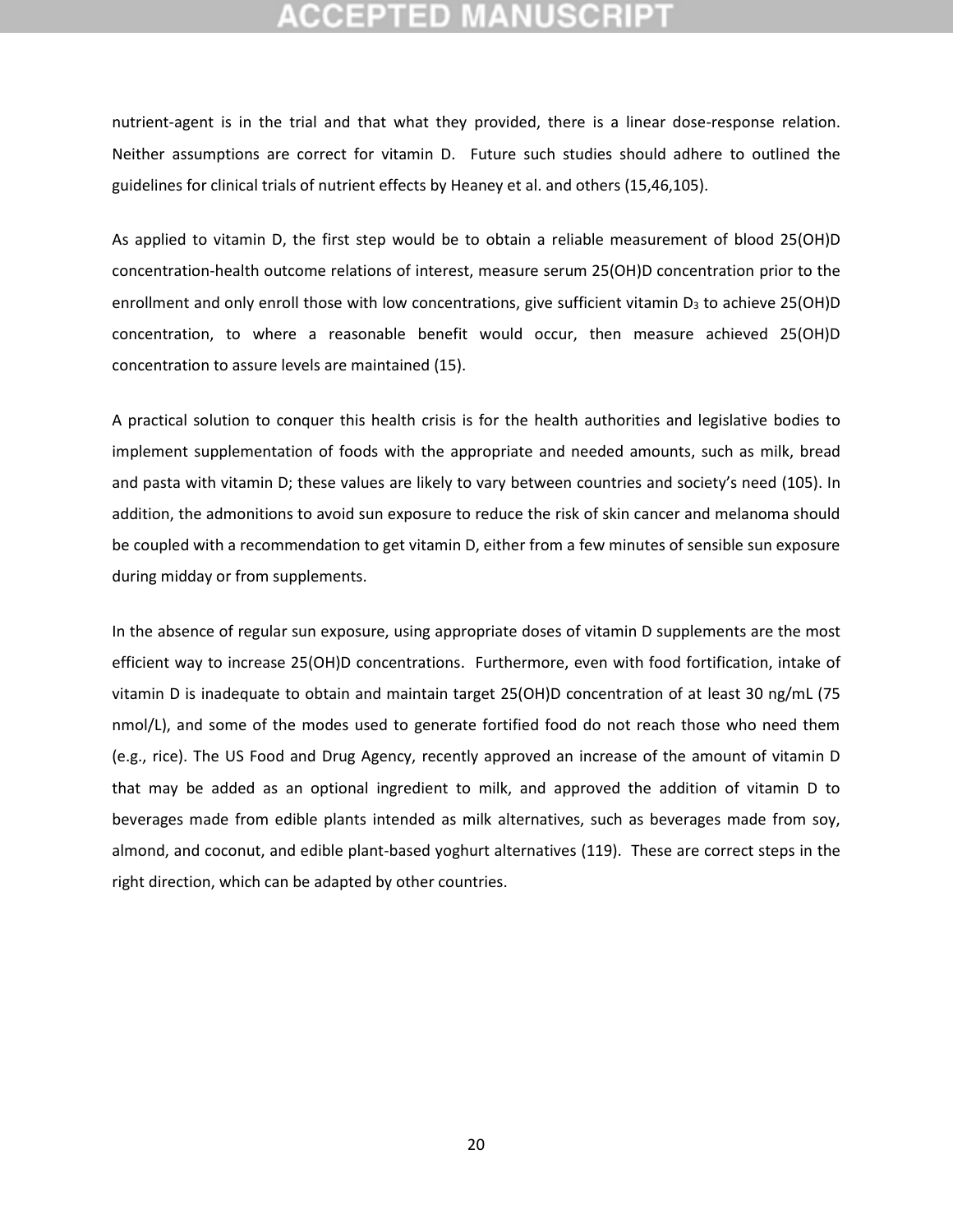## CGEPTED MA

### **10. References:**

- 1. <https://www.ncbi.nlm.nih.gov/pubmed/?term=vitamin+D> on 16.10.2016.
- 2. <https://www.ncbi.nlm.nih.gov/pubmed/?term=vitamin+D+and+pleiotropic> on 16.10.2016.
- 3. Autier P, Boniol M, Pizot C, Mullie P**.** Vitamin D status and ill health: a systematic review. Lancet Diabetes & Endocrinology. 2014;2(1):76-89.
- 4. Bolland MJ, Grey A, Gamble GD, Reid IR**.** The effect of vitamin D supplementation on skeletal, vascular, or cancer outcomes: a trial sequential meta-analysis. Lancet Diabetes & Endocrinology. 2014;2(4):307-20.
- 5. Garland CF, Kim JJ, Mohr SB, Gorham ED, Grant WB, Giovannucci EL, et al. Meta-analysis of All-Cause Mortality According to Serum 25-Hydroxyvitamin D. American Journal of Public Health. 2014;104(8):E43-E50.
- 6. Hossein-nezhad A, Holick MF**.** Vitamin D for Health: A Global Perspective. Mayo Clinic Proceedings. 2013;88(7):720-55.
- 7. Pludowski P, Holick MF, Pilz S, Wagner CL, Hollis BW, Grant WB, et al. Vitamin D effects on musculoskeletal health, immunity, autoimmunity, cardiovascular disease, cancer, fertility, pregnancy, dementia and mortality-A review of recent evidence. Autoimmunity Reviews. 2013;12(10):976-89.
- 8. Song Y, Wang L, Pittas AG, Del Gobbo LC, Zhang C, Manson JE, et al. Blood 25-Hydroxy Vitamin D Levels and Incident Type 2 Diabetes. Diabetes Care. 2013;36(5):1422-8.
- 9. Souberbielle JC, Body JJ, Lappe JM, Plebani M, Shoenfeld Y, Wang TJ, et al. Vitamin D and musculoskeletal health, cardiovascular disease, autoimmunity and cancer: Recommendations for clinical practice. Autoimmunity Reviews. 2010;9(11):709-15.
- 10. Wang L, Song Y, Manson JE, Pilz S, Maerz W, Michaelsson K, et al. Circulating 25-Hydroxy-Vitamin D and Risk of Cardiovascular Disease A Meta-Analysis of Prospective Studies. Circulation-Cardiovascular Quality and Outcomes. 2012;5(6):819-29.
- 11. Aloia JF, Dhaliwal R, Shieh A, Mikhail M, Islam S, Yeh JK**.** Calcium and Vitamin D Supplementation in Postmenopausal Women. Journal of Clinical Endocrinology & Metabolism. 2013.
- 12. <http://www.marketsandmarkets.com/Market-Reports/vitamin-d-market-22034298.html> on 16.10.2016.
- 13. Schleicher RL, Sternberg MR, Lacher DA, Sempos CT, Looker AC, Durazo-Arvizu RA, et al. The vitamin D status of the US population from 1988 to 2010 using standardized serum concentrations of 25 hydroxyvitamin D shows recent modest increases. American Journal of Clinical Nutrition. 2016;104(2):454-61.
- 14. <https://www.vitamindcouncil.org/health-conditions> on 16.10.2016.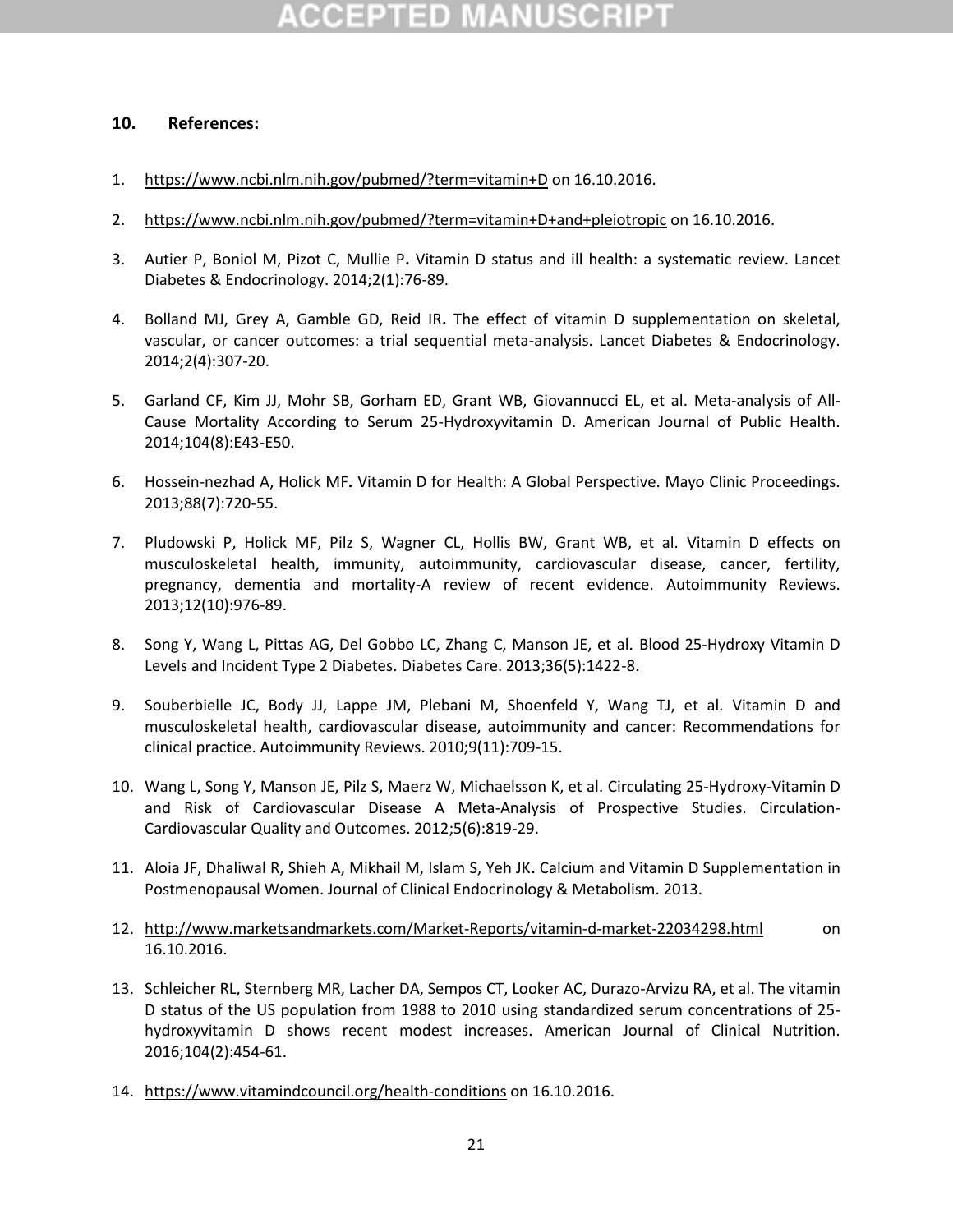### (CEPTED)

- 15. Heaney RP**.** Guidelines for optimizing design and analysis of clinical studies of nutrient effects. Nutr Rev. 2014;72(1):48-54.
- 16. Holick MF, Binkley NC, Bischoff-Ferrari HA, Gordon CM, Hanley DA, Heaney RP, et al. Evaluation, treatment, and prevention of vitamin D deficiency: an Endocrine Society clinical practice guideline. J Clin Endocrinol Metab. 2011;96(7):1911-30.
- 17. Rosen CJ, Abrams SA, Aloia JF, Brannon PM, Clinton SK, Durazo-Arvizu RA, et al. IOM committee members respond to Endocrine Society vitamin D guideline. J Clin Endocrinol Metab. 2012;97(4):1146-52.
- 18. Sullivan WF, Heng J, Cameron D, Lunsky Y, Cheetham T, Hennen B, et al. Consensus guidelines for primary health care of adults with developmental disabilities. Can Fam Physician. 2006;52(11):1410- 8.
- 19. Ross AC, Manson JE, Abrams SA, Aloia JF, Brannon PM, Clinton SK, et al. The 2011 report on dietary reference intakes for calcium and vitamin D from the Institute of Medicine: what clinicians need to know. J Clin Endocrinol Metab. 2011;96(1):53-8.
- 20. Chen T, Lu Z, Holick MF**.** Photobiology of Vitamin D. In: Holick MF, ed. Vitamin D. Physiology, Molecular Biology and Clinical Application; 2010.
- 21. Horst RL, Reinhardt TA. Vitamin D metabolism. In: Feldman D, Pike JW, Glorieux FH, editors. Vitamin D, 2nd ed. Amsterdam: Elsevier, 2005.
- 22. Teichmann A, Dutta P, Staffas A, Jagerstad M. Sterol and vitamin D-2 concentrations in cultivated and wild grown mushrooms: effects of UV irradiation. LWT Food Sci Technol. 2007;40:815-822.
- 23. Jones G**.** Metabolism and biomarkers of Vitamin D. Scandinavian Journal of Clinical & Laboratory Investigation. 2012;72:7-13.
- 24. Jones G, Prosser DE, Kaufmann M**.** 25-Hydroxyvitamin D-24-hydroxylase (CYP24A1): Its important role in the degradation of vitamin D. Archives of Biochemistry and Biophysics. 2012;523(1):9-18.
- 25. Jones G, Prosser DE, Kaufmann M**.** Thematic Review Series: Fat-Soluble Vitamins: Vitamin D Cytochrome P450-mediated metabolism of vitamin D. Journal of Lipid Research. 2014;55(1):13-31.
- 26. Norman AW**.** From vitamin D to hormone D: fundamentals of the vitamin D endocrine system essential for good health. American Journal of Clinical Nutrition. 2008;88(2):491S-9S.
- 27. Weaver CM, Heaney RP**.** Calcium. In: Modern Nutrition in Health and Disease: Lippincott Williams & Wilkins, Baltimore, MD, Philadelphia, PA, USA; 2006:194-210.
- 28. Holick MF**.** Vitamin D deficiency. New England Journal of Medicine. 2007;357(3):266-81.
- 29. Hossein-nezhad A, Spira A, Holick MF**.** Influence of Vitamin D Status and Vitamin D-3 Supplementation on Genome Wide Expression of White Blood Cells: A Randomized Double-Blind Clinical Trial. Plos One. 2013;8(3).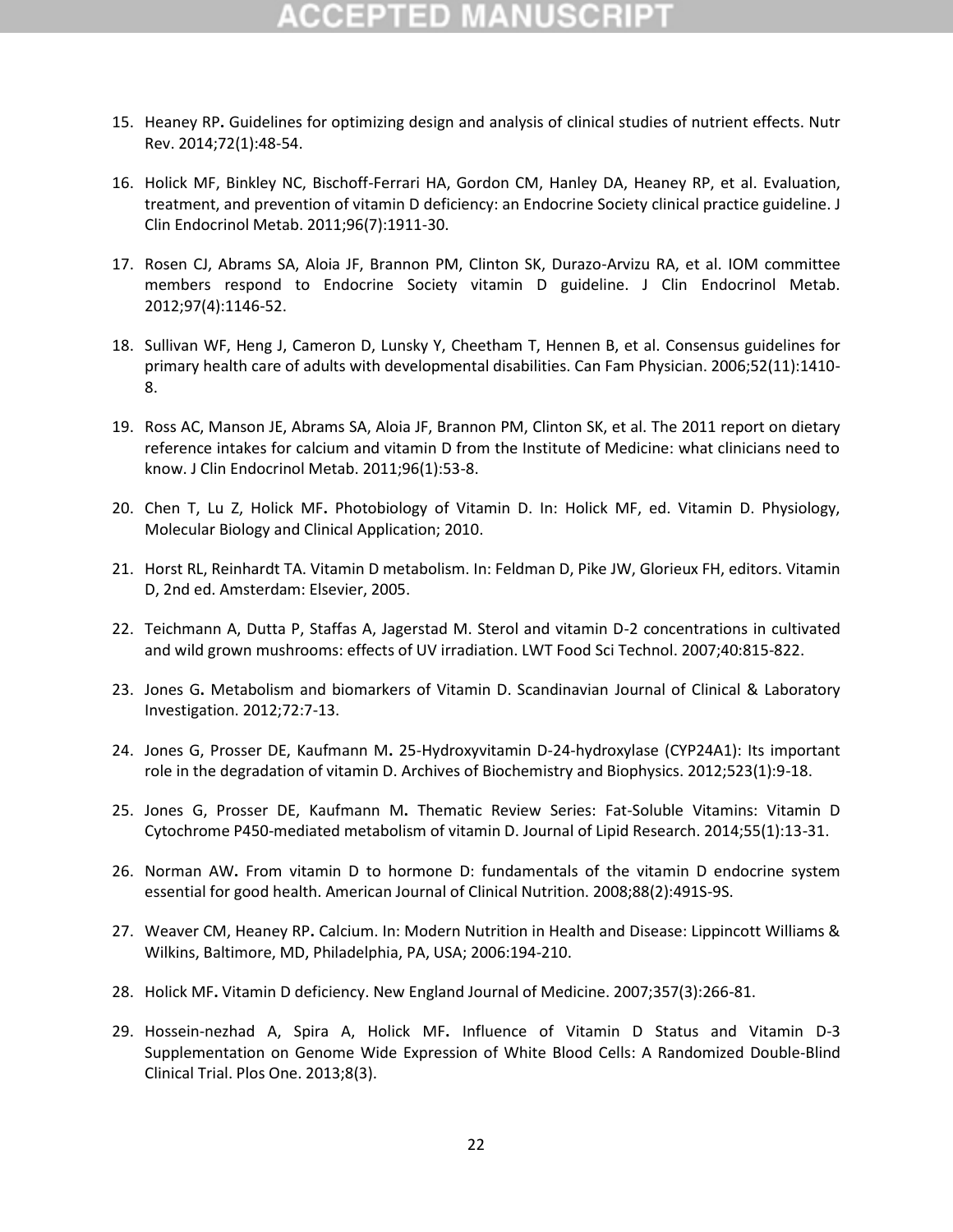## (CEPTED)

- 30. van der Meijden K, Bakker AD, van Essen HW, Heijboer AC, Schulten EAJM, Lips P, et al. Mechanical loading and the synthesis of 1,25(OH)(2)D in primary human osteoblasts. Journal of Steroid Biochemistry and Molecular Biology. 2016;156:32-9.
- 31. Cashman KD, Hayes A, Galvin K, Merkel J, Jones G, Kaufmann M, et al. Significance of Serum 24,25- Dihydroxyvitamin D in the Assessment of Vitamin D Status: A Double-edged Sword? Clinical Chemistry. 2015;61(4):636-45.
- 32. Holick MF**.** Resurrection of vitamin D deficiency and rickets. Journal of Clinical Investigation. 2006;116(8):2062-72.
- 33. Holick MF**.** Evolution and function of vitamin D. 2003.
- 34. Holick MF**.** Vitamin D: A millenium perspective. Journal of Cell Biochemistry. 2003.
- 35. Jones G**.** Extrarenal Vitamin D Activation and Interactions Between Vitamin D-2, Vitamin D-3, and Vitamin D Analogs. Annual Review of Nutrition, Vol 33. 2013;33:23-44.
- 36. Zehnder D, Bland R, Williams MC, McNinch RW, Howie AJ, Stewart PM, Hewison M. Extrarenal expression of 25-hydroxyvitamin d(3)-1 alpha-hydroxylase. J Clin Endocrinol Metab. 2001 Feb;86(2):888-894.
- 37. Stoffels K, Overbergh L, Bouillon R, Mathieu C. Immune regulation of 1alpha-hydroxylase in murine peritoneal macrophages: unravelling the IFNgamma pathway. J Steroid Biochem Mol Biol. 2007 Mar;103(3-5):567-571.
- 38. Stoffels K, Overbergh L, Giulietti A, Verlinden L, Bouillon R, Mathieu C. Immune regulation of 25 hydroxyvitamin-D3-1alpha-hydroxylase in human monocytes. J Bone Miner Res. 2006;21(1):37-47.
- 39. Esteban L, Vidal M, Dusso A. 1alpha-Hydroxylase transactivation by gamma-interferon in murine macrophages requires enhanced C/EBPbeta expression and activation. J Steroid Biochem Mol Biol. 2004;89-90(1-5):131-137.
- 40. Pillai S, Bikle DD, Elias PM. 1,25-Dihydroxyvitamin D production and receptor binding in human keratinocytes varies with differentiation. J Biol Chem. 1988;263(11):5390-5395.
- 41. Adams JS, Rafison B, Witzel S, Reyes RE, Shieh A, Chun R, Zavala K, Hewison M, Liu PT. Regulation of the extrarenal CYP27B1-hydroxylase. J Steroid Biochem Mol Biol. 2014;144 Pt A:22-27.
- 42. Makin G, Lohnes D, Byford V, Ray R, Jones G. Target cell metabolism of 1,25-dihydroxyvitamin D3 to calcitroic acid. Evidence for a pathway in kidney and bone involving 24-oxidation. Biochem J. 1989;262(1):173-180.
- 43. Lohnes D, Jones G. Further metabolism of 1 alpha,25-dihydroxyvitamin D3 in target cells. J Nutr Sci Vitaminol (Tokyo). 1992;Spec No:75-78.
- 44. Adams JS, Hewison M. Extrarenal expression of the 25-hydroxyvitamin D-1-hydroxylase. Arch Biochem Biophys. 2012;523(1):95-102.
- 45. Wimalawansa SJ**.** Non-musculoskeletal benefits of vitamin D. J Steroid Biochem Mol Biol. 2016.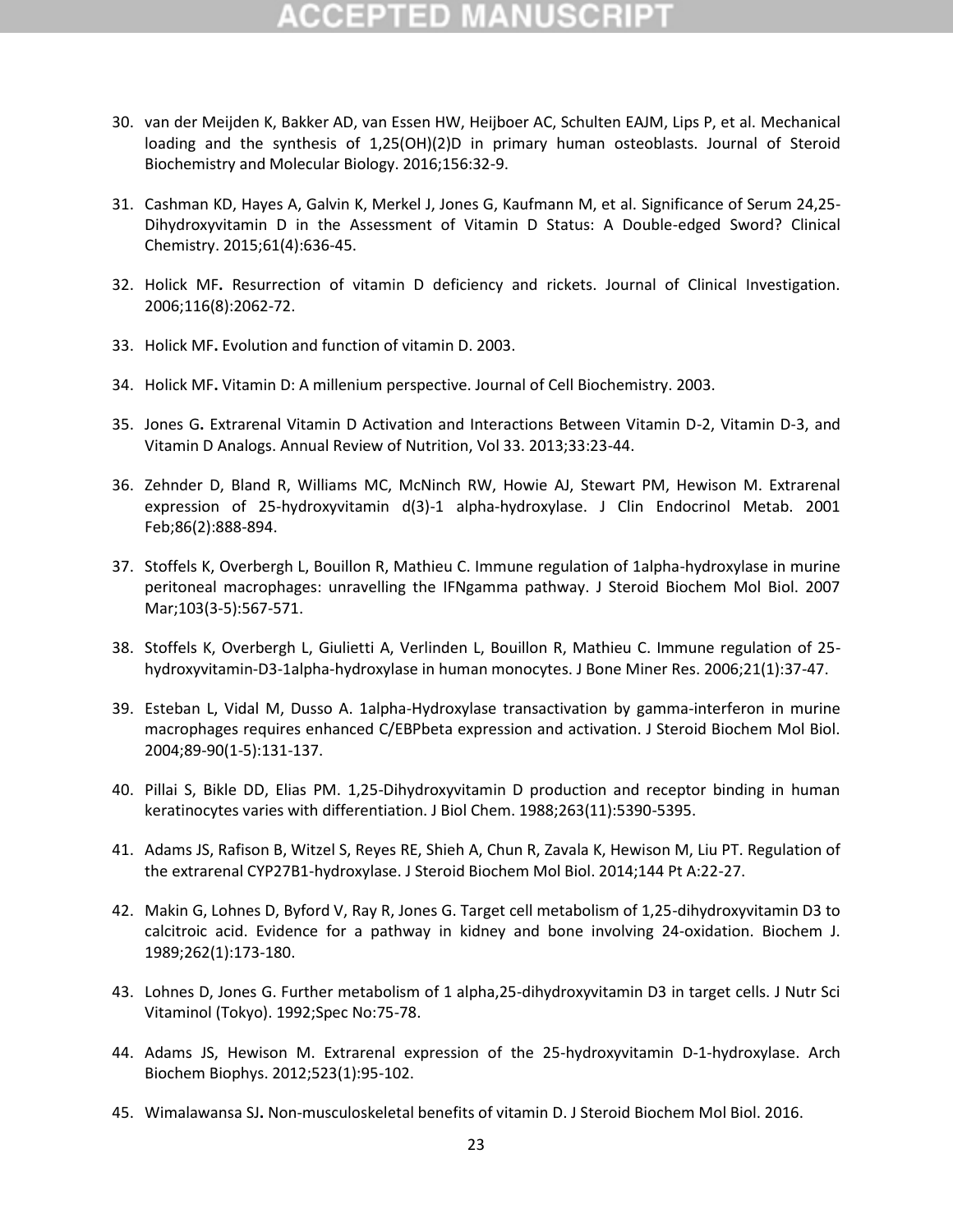- 46. Wimalawansa SJ**.** Associations of vitamin D with insulin resistance, obesity, type 2 diabetes, and metabolic syndrome. J Steroid Biochem Mol Biol. 2016.
- 47. Antico A, Tampoia M, Tozzoli R, Bizzaro N**.** Can supplementation with vitamin D reduce the risk or modify the course of autoimmune diseases? A systematic review of the literature. Autoimmunity Reviews. 2012;12(2):127-36.
- 48. Harant H, Andrew PJ, Reddy GS, Foglar E, Lindley IJD**.** 1 alpha,25-dihydroxyvitamin D-3 and a variety of its natural metabolites transcriptionally repress nuclear-factor-kappa B-mediated interleukin-8 gene expression. European Journal of Biochemistry. 1997;250(1):63-71.
- 49. Sabetta JR, DePetrillo P, Cipriani RJ, Smardin J, Burns LA, Landry ML**.** Serum 25-Hydroxyvitamin D and the Incidence of Acute Viral Respiratory Tract Infections in Healthy Adults. Plos One. 2010;5(6).
- 50. P. Bergman, A.C. Norlin, S. Hansen, R.S. Rekha, B. Agerberth, L. Bjorkhem-Bergman, L. Ekström, J.D. Lindh, J. Andersson, Vitamin D3 supplementation in patients with frequent respiratory tract infections: a randomised and double-blind intervention study. BMJ Open, 2 (2012) doi: 10.1136/bmjopen-2012-001663.
- 51. A.C. Norlin, S. Hansen, E. Wahren-Borgström, C. Granert, L. Björkhem-Bergman , P. Bergman, Vitamin D3 Supplementation and Antibiotic Consumption – Results from a Prospective, Observational Study at an Immune-Deficiency Unit in Sweden. PLoS One, 11(9) (2016):e0163451.
- 52. Bouillon R, Carmeliet G, Verlinden L, van Etten E, Verstuyf A, Luderer HF, et al. Vitamin D and Human Health: Lessons from Vitamin D Receptor Null Mice. Endocrine Reviews. 2008;29(6):726-76.
- 53. Scragg R**.** Seasonality of cardiovascular-disease mortality and the possible protective effect of UV radiation. International Journal of Epidemiology. 1981;10(4):337-41.
- 54. Juonala M, Voipio A, Pahkala K, Viikari JSA, Mikkila V, Kahonen M, et al. Childhood 25-OH Vitamin D Levels and Carotid Intima-Media Thickness in Adulthood: The Cardiovascular Risk in Young Finns Study. Journal of Clinical Endocrinology & Metabolism. 2015;100(4):1469-76.
- 55. McDonnell SL, Baggerly C, French CB, Baggerly LL, Garland CF, Gorham ED, et al. Serum 25- Hydroxyvitamin D Concentrations >= 40 ng/ml Are Associated with > 65% Lower Cancer Risk: Pooled Analysis of Randomized Trial and Prospective Cohort Study. Plos One. 2016;11(4).
- 56. Lappe JM, Travers-Gustafson D, Davies KM, Recker RR, Heaney RP**.** Vitamin D and calcium supplementation reduces cancer risk: results of a randomized trial. American Journal of Clinical Nutrition. 2007;85(6):1586-91.
- 57. Grant WB**.** 25-hydroxyvitamin D and breast cancer, colorectal cancer, and colorectal adenomas: case-control versus nested case-control studies. Anticancer research. 2015;35(2):1153-60.
- 58. Grant WB**.** Roles of Solar UVB and Vitamin D in Reducing Cancer Risk and Increasing Survival. Anticancer Research. 2016;36(3):1357-70.
- 59. Llewellyn DJ, Lang IA, Langa KM, Muniz-Terrera G, Phillips CL, Cherubini A, et al. Vitamin D and Risk of Cognitive Decline in Elderly Persons. Archives of Internal Medicine. 2010;170(13):1135-41.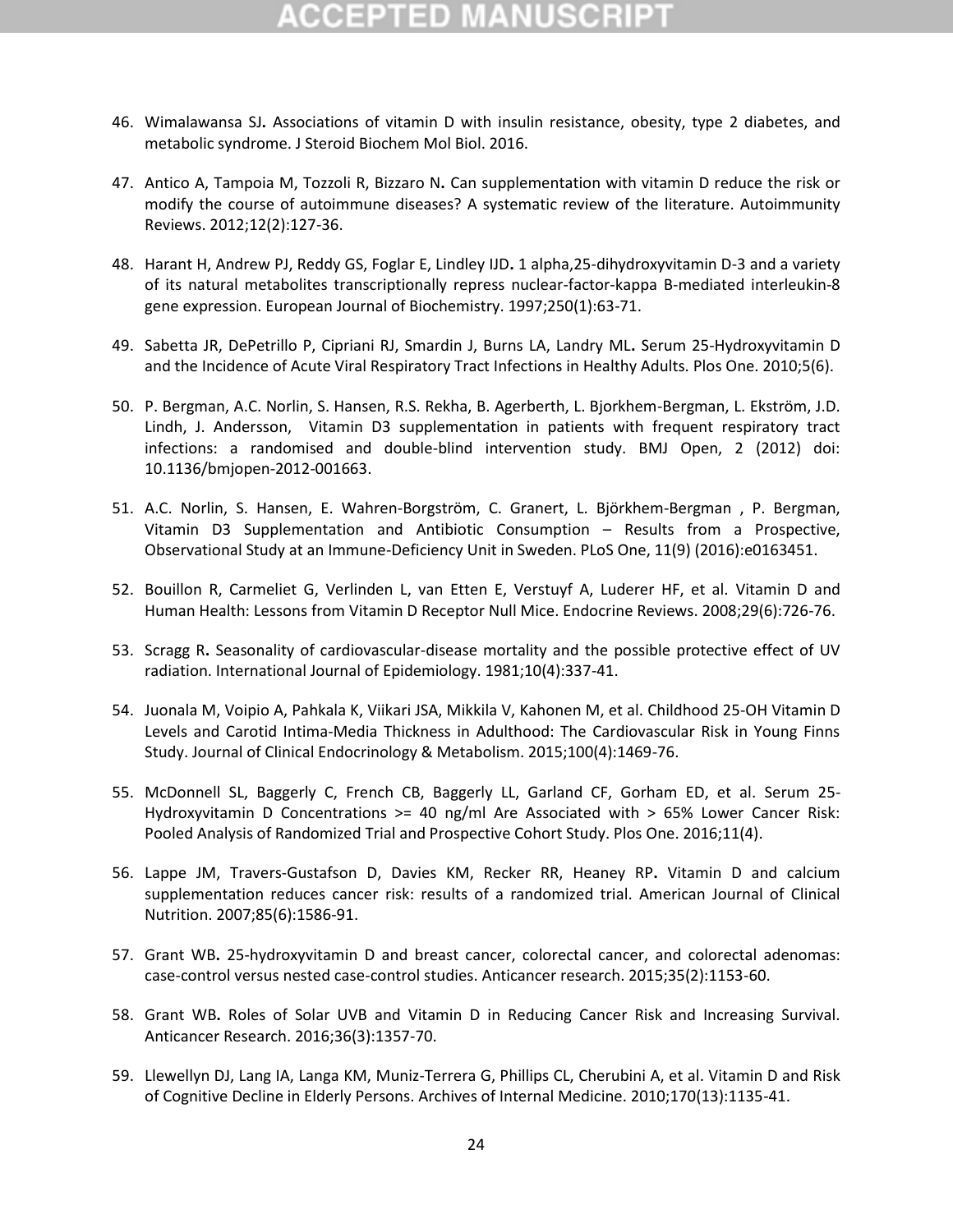## CCEPTED MAN

- 60. Slinin Y, Paudel ML, Taylor BC, Fink HA, Ishani A, Canales MT, et al. 25-Hydroxyvitamin D levels and cognitive performance and decline in elderly men. Neurology. 2010;74(1):33-41.
- 61. Annweiler C, Rolland Y, Schott AM, Blain H, Vellas B, Beauchet O**.** Serum Vitamin D Deficiency as a Predictor of Incident Non-Alzheimer Dementias: A 7-Year Longitudinal Study. Dementia and Geriatric Cognitive Disorders. 2011;32(4):273-8.
- 62. Annweiler C, Rolland Y, Schott AM, Blain H, Vellas B, Herrmann FR, et al. Higher Vitamin D Dietary Intake Is Associated With Lower Risk of Alzheimer's Disease: A 7-Year Follow-up. Journals of Gerontology Series a-Biological Sciences and Medical Sciences. 2012;67(11):1205-11.
- 63. Rhead B, Bäärnhielm M, Gianfrancesco M, Mok A, Shao X, Quach H, Shen L, Schaefer C, Link J, Gyllenberg A, Hedström AK, Olsson T, Hillert J, Kockum I, Glymour MM, Alfredsson L, Barcellos LF, Mendelian randomization shows a causal effect of low vitamin D on multiple sclerosis risk. Neurol Genet. 2016 Sep 13;2(5):e97. doi: 10.1212/NXG.0000000000000097.
- 64. Pilz S, Dobnig H, Tomaschitz A, Kienreich K, Meinitzer A, Friedl C, Wagner D, Piswanger-Sölkner C, März W, Fahrleitner-Pammer A. Low 25-hydroxyvitamin D is associated with increased mortality in female nursing home residents. J Clin Endocrinol Metab. 2012;97:E653-E657.
- 65. Michaëlsson K, Baron JA, Snellman G, Gedeborg R, Byberg L, Sundström J, Berglund L, Arnlöv J, Hellman P, Blomhoff R, Wolk A, Garmo H, Holmberg L, Melhus H. Plasma vitamin D and mortality in older men: a community-based prospective cohort study. Am J Clin Nutr. 2010;92:841-848.
- 66. Thomas GN, ó Hartaigh B, Bosch JA, Pilz S, Loerbroks A, Kleber ME, Fischer JE, Grammer TB, Böhm BO, März W. Vitamin D levels predict all-cause and cardiovascular disease mortality in subjects with the metabolic syndrome: the Ludwigshafen Risk and Cardiovascular Health (LURIC) Study. Diabetes Care. 2012;35:1158-1164.
- 67. Pilz S, Grübler M, Gaksch M, Schwetz V, Trummer C, Hartaigh BÓ, Verheyen N, Tomaschitz A, März W. Vitamin D and Mortality. Anticancer Res. 2016;36(3):1379-1387.
- 68. Chowdhury R, Kunutsor S, Vitezova A, Oliver-Williams C, Chowdhury S, Kiefte-de-Jong JC, Khan H, Baena CP, Prabhakaran D, Hoshen MB, Feldman BS, Pan A, Johnson L, Crowe F, Hu FB, Franco OH. Vitamin D and risk of cause specific death: systematic review and meta-analysis of observational cohort and randomised intervention studies. BMJ. 2014;348:g1903.
- 69. Morris HA, Anderson PH**.** Autocrine and paracrine actions of vitamin d. The Clinical biochemist. Reviews / Australian Association of Clinical Biochemists. 2010;31(4):129-38.
- 70. Spedding S, Vanlint S, Morris H, Scragg R**.** Does Vitamin D Sufficiency Equate to a Single Serum 25- Hydroxyvitamin D Level or Are Different Levels Required for Non-Skeletal Diseases? Nutrients. 2013;5(12):5127-39.
- 71. Anderson PH, Iida S, Tyson JHT, Turner AG, Morris HA**.** Bone CYP27B1 gene expression is increased with high dietary calcium and in mineralising osteoblasts. Journal of Steroid Biochemistry and Molecular Biology. 2010;121(1-2):71-5.
- 72. Jeans PC**.** Vitamin D. Jama-Journal of the American Medical Association. 1950;143(2):177-81.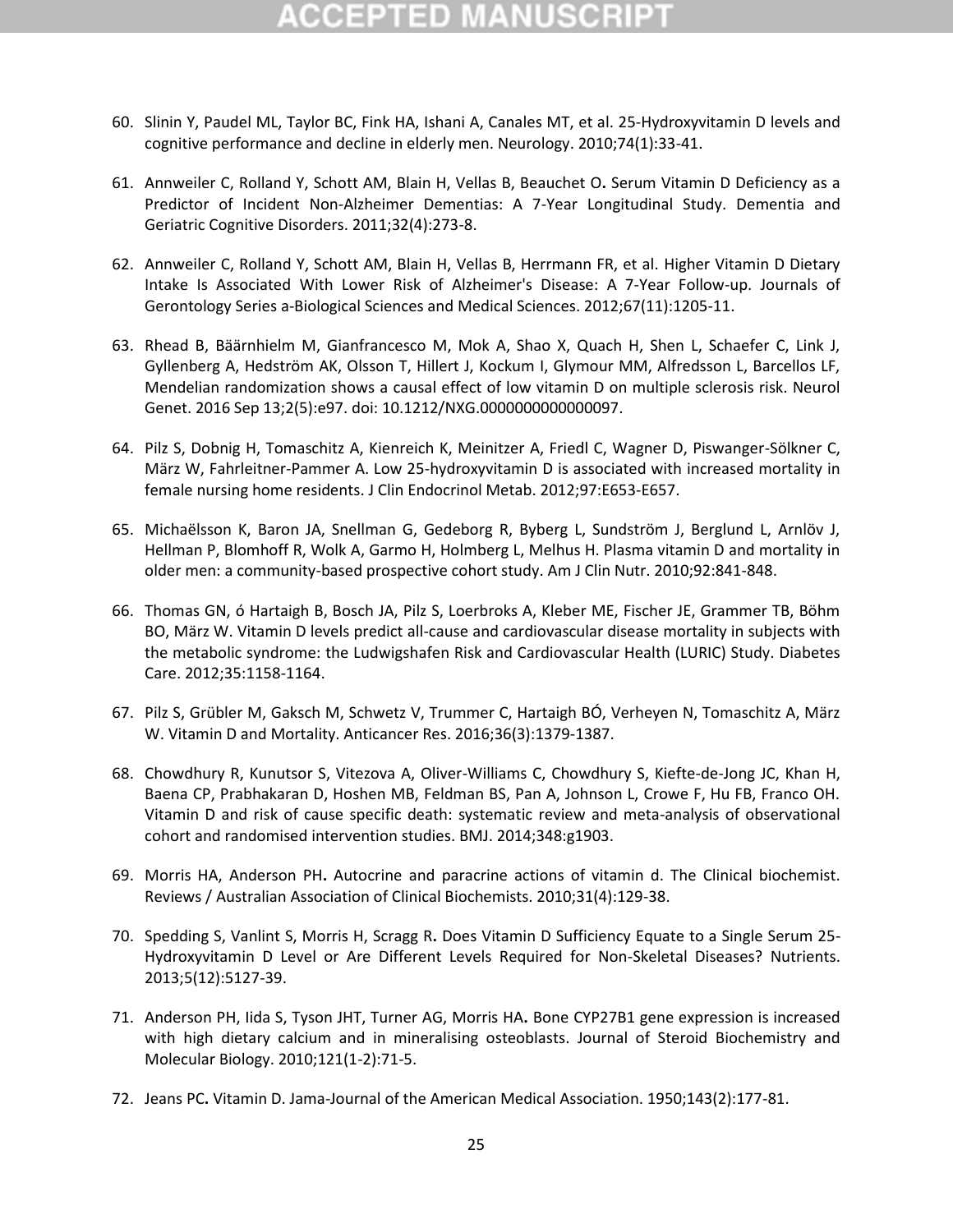## CCEPTED MANUSCR

- 73. Grant WB, Wimalawansa, S.J., Holick, M.F**.** Vitamin D supplements and reasonable solar UVB should be recommended to prevent escalating incidence of chronic diseases. British Medical Journal. 2015;350, h321:h321.
- 74. Wimalawansa SJ**.** Vitamin D adequacy and improvements of comorbidities in persons with intellectual developmental disabilities. J. Childhood & Developmental Disorders. 2016;2(3):22-33.
- 75. Priemel M, von Domarus C, Klatte TO, Kessler S, Schlie J, Meier S, et al. Bone Mineralization Defects and Vitamin D Deficiency: Histomorphometric Analysis of Iliac Crest Bone Biopsies and Circulating 25-Hydroxyvitamin D in 675 Patients. Journal of Bone and Mineral Research. 2010;25(2):305-12.
- 76. Pludowski P, Karczmarewicz E, Bayer M, Carter G, Chlebna-Sokol D, Czech-Kowalska J, et al. Practical guidelines for the supplementation of vitamin D and the treatment of deficits in Central Europe - recommended vitamin D intakes in the general population and groups at risk of vitamin D deficiency. Endokrynologia Polska. 2013;64(4):319-27.
- 77. Grant WB, Wimalawansa SJ, Holick MF, Cannell JJ, Pludowski P, Lappe JM, et al. Emphasizing the health benefits of vitamin D for those with neurodevelopmental disorders and intellectual disabilities. Nutrients. 2015;7(3):1538-64.
- 78. Haq A, Wimalawansa SJ, Pludowski P, Al Anouti F**.** Clinical practice guidelines for vitamin D in the United Arab Emirates. The Journal of Steroid Biochemistry and Molecular Biology. 2016.
- 79. Lappe JM, Heaney RP**.** Why randomized controlled trials of calcium and vitamin D sometimes fail. Dermatoendocrinol. 2012;4(2):95-100.
- 80. German Nutrition Society (DGE). New reference values for vitamin D. Annals of Nutrition and Metabolism. 2012;60:241-6.
- 81. Perez-Lopez FR, Brincat M, Erel CT, Tremollieres F, Gambacciani M, Lambrinoudaki I, et al. EMAS position statement: Vitamin D and postmenopausal health. Maturitas. 2012;71(1):83-8.
- 82. Braegger C, Campoy C, Colomb V, Decsi T, Domellof M, Fewtrell M, et al. ESPGHAN Committee on Nutrition. Vitamin D in the healthy European paediatric population. Journal of Pediatric Gastroenterology and Nutrition. 2013;56(6):692-701.
- 83. Rizzoli R, Boonen S, Brandi ML, Bruyere O, Cooper C, Kanis JA, et al. Vitamin D supplementation in elderly or postmenopausal women: a 2013 update of the 2008 recommendations from the European Society for Clinical and Economic Aspects of Osteoporosis and Osteoarthritis (ESCEO). Current Medical Research and Opinion. 2013;29(4):305-13.
- 84. Amer Geriatrics Soc Workgrp V**.** Recommendations Abstracted from the American Geriatrics Society Consensus Statement on Vitamin D for Prevention of Falls and Their Consequences. Journal of the American Geriatrics Society. 2014;62(1):147-52.
- 85. Maeda SS, Borba VZ, Camargo MB, Silva DM, Borges JL, Bandeira F, et al. Brazilian Society of Endocrinology and Metabiology (SBEM). Recommendations of the Brazilian Society of Endocrinology and Metabology (SBEM) for the diagnosis and treatment of hypovitaminosis D. Archives of Endocrinology and Metabolism. 2014;58(5):411-33.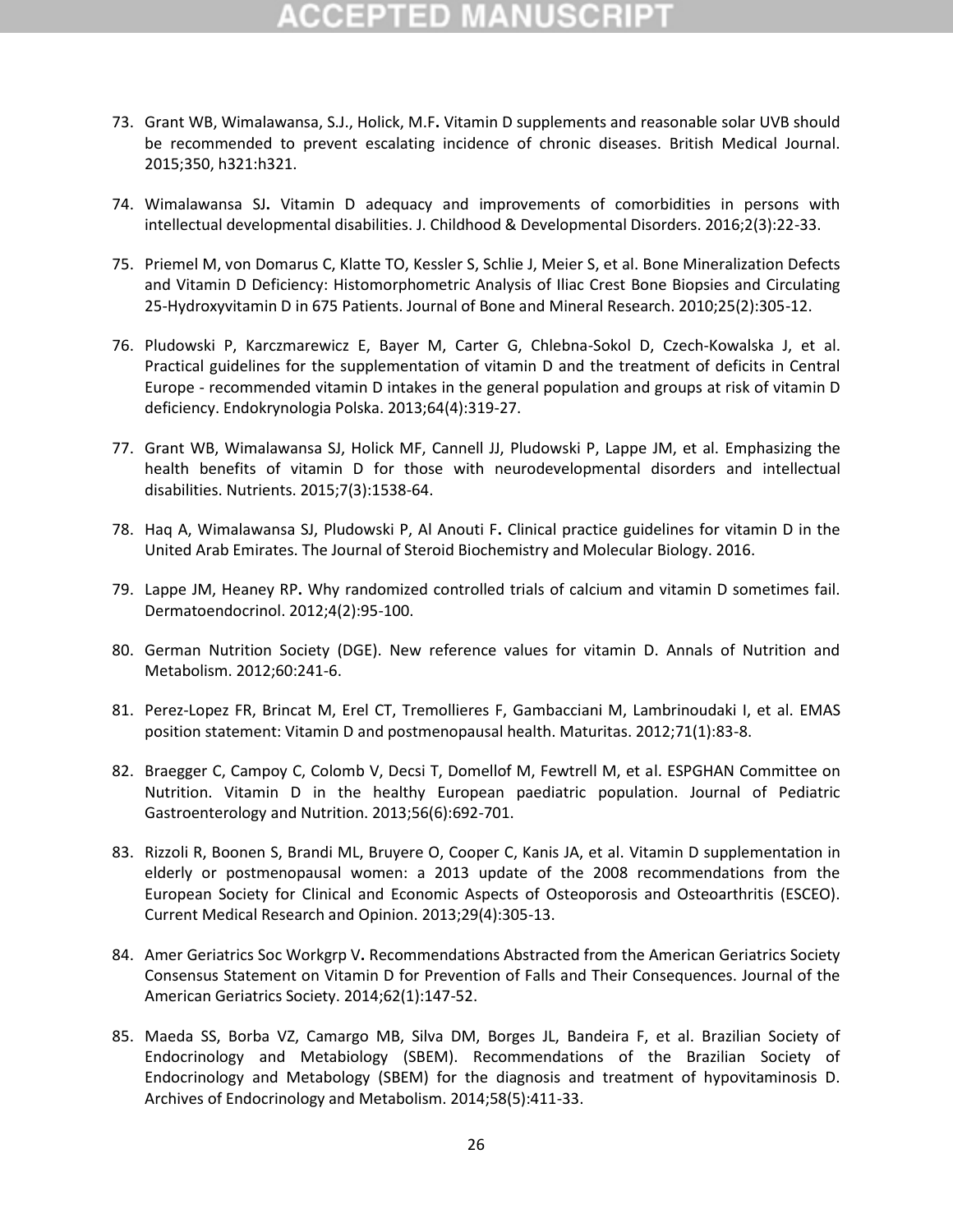## :CEPTED M

- 86. Munns CF, Shaw N, Kiely M, Specker BL, Thacher TD, Ozono K, et al. Global Consensus Recommendations on Prevention and Management of Nutritional Rickets. Journal of Clinical Endocrinology & Metabolism. 2016;101(2):394-415.
- 87. Moe SM, Drüeke TB, Block GA, Cannata-Andía JB, Elder GJ, Fukagawa M, et al. Kidney Disease: Improving Global Outcomes, C. K. D. M. B. D. Work Group, KDIGO clinical practice guideline for the diagnosis, evaluation, prevention, and treatment of Chronic Kidney Disease-Mineral and Bone Disorder (CKD-MBD). Kidney international. Supplement. 2009(113):S1-130.
- 88. Sullivan WF, Elspeth B, Cheetham T, Denton R**.** Primary care of adults with developmental disabilities: Canadian consensus guidelines. Canadian Family Physician. 2011;57(5):541-53.
- 89. Ekwaru JP, Zwicker JD, Holick MF, Giovannucci E, Veugelers PJ**.** The Importance of Body Weight for the Dose Response Relationship of Oral Vitamin D Supplementation and Serum 25-Hydroxyvitamin D in Healthy Volunteers. Plos One. 2014;9(11).
- 90. Wimalawansa SJ**.** Vitamin D: An essential component for skeletal health. Annals of NYAS. 2012;1240(1):90-8.
- 91. Wimalawansa SJ**.** Vitamin D in the new millennium. Curr Osteoporos Rep. 2012;10(1):4-15.
- 92. Dabaj NS, Pramyothin P, Holick MF**.** The effect of ultraviolet radiation from a novel portable fluorescent lamp on serum 25-hydroxyvitamin D3 levels in healthy adults with Fitzpatrick skin types II and III. Photodermatology, Photoimmunology and Photomedicine. 2012;28(6):307-11.
- 93. Wacker M, Holick MF**.** Vitamin D effects on skeletal and extraskeletal health and the need for supplementation. Nutrients. 2013;5(1):111-48.
- 94. Shea RL, Berg JD**.** Self-administration of vitamin D supplements in the general public may be associated with high 25-hydroxyvitamin D concentrations. Ann Clin Biochem. 2016.
- 95. Wimalawansa SJ**.** Vitamin D; What clinicians would like to know. Sri Lanka Journal of Diabetes, Endocrinology and Metabolism 2012;1(2):73-88
- 96. Grant WB**.** Critique of the U-shaped serum 25-hydroxyvitamin D level-disease response relation. Dermatoendocrinol. 2009;1(6):289-93.
- 97. Sempos CT, Durazo-Arvizu RA, Dawson-Hughes B, Yetley EA, Looker AC, Schleicher RL, Cao G, Burt V, Kramer H, Bailey RL, Dwyer JT, Zhang X, Gahche J, Coates PM, Picciano MF. Is there a reverse Jshaped association between 25-hydroxyvitamin D and all-cause mortality? Results from the U.S. nationally representative NHANES. J Clin Endocrinol Metab. 2013;98:3001-3009.
- 98. Durup D, Jørgensen HL, Christensen J, Tjønneland A, Olsen A, Halkjær J, Lind B, Heegaard AM, Schwarz P. A Reverse J-Shaped Association Between Serum 25-Hydroxyvitamin D and Cardiovascular Disease Mortality: The CopD Study. J Clin Endocrinol Metab. 2015;100(6):2339-2346.
- 99. Luxwolda MF, Kuipers RS, Kema IP, Dijck-Brouwer DAJ, Muskiet FAJ**.** Traditionally living populations in East Africa have a mean serum 25-hydroxyvitamin D concentration of 115 nmol/l. British Journal of Nutrition. 2012;108(9):1557-61.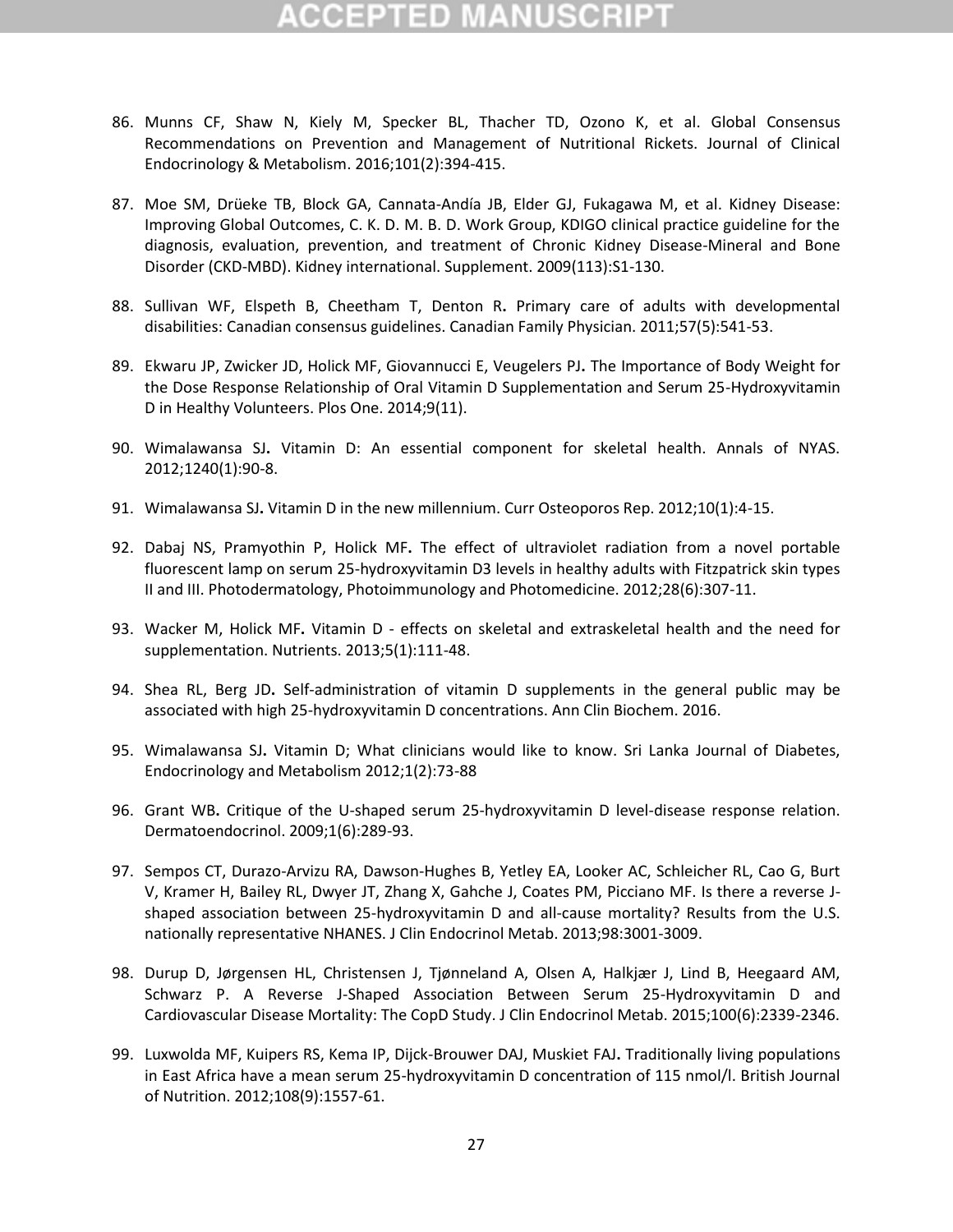## 12 T 2D

- 100.Gigante M, Santangelo L, Diella S, Caridi G, Argentiero L, D'Alessandro MM, et al. Mutational Spectrum of CYP24A1 Gene in a Cohort of Italian Patients with Idiopathic Infantile Hypercalcemia. Nephron. 2016;133(3):193-204.
- 101. Schlingmann KP, Kaufmann M, Weber S, Irwin A, Goos C, John U, et al. Mutations in CYP24A1 and Idiopathic Infantile Hypercalcemia. New England Journal of Medicine. 2011;365(5):410-21.
- 102.Grant WB, Karras SN, Bischoff-Ferrari HA, Annweiler C, Boucher BJ, Juzeniene A, et al. Do studies reporting 'U'-shaped serum 25-hydroxyvitamin D-health outcome relationships reflect adverse effects? Dermato-endocrinology. 2016;8(1):e1187349-e.
- 103. Zittermann A, Kuhn J, Dreier J, Knabbe C, Gummert JF, Borgermann J. Vitamin D status and the risk of major adverse cardiac and cerebrovascular events in cardiac surgery. Eur Heart J 2013;34:1358- 64
- 104. Institute of Medicine (US) Comittee on Use of Dietary Reference Intakes in Nutrition Labeling. Washington (DC): National Academies Press (US). 2003.
- 105.Holick MF**.** Vitamin D update 2015: What we need to know about its health benefits and potential for toxicity? Standardy Medyczne Pediatria 2015;12(5):759-65.
- 106.Williamson DA**.** Supravalvar aortic stenosis associated with mental and physical retardation and characteristic facies. Proceedings of the Royal Society of Medicine. 1964;57(2):118-9.
- 107. Lightwood R, Stapleton T**.** Idiopathic Hypercalcaemia in Infants. Lancet. 1953;265(AUG1):255-6.
- 108. Samuel HS**.** Infantile Hypercalcaemia, Nutritional Rickets, and Infantile Scurvy in Great Britain. British Medical Journal. 1964;1(5399):1659-61.
- 109. Stapleton T, Macdonald WB, Lightwood R**.** The Pathogenesis of Idiopathic Hypercalcemia in Infancy. American Journal of Clinical Nutrition. 1957;5(5):533-42.
- 110.Holick MF**.** Vitamin D Is Not as Toxic as Was Once Thought: A Historical and an Up-to-Date Perspective. Mayo Clinic Proceedings. 2015;90(5):561-4.
- 111.Jones KL**.** Williams syndrome: an historical perspective of its evolution, natural history, and etiology. American journal of medical genetics. Supplement. 1990;6:89-96.
- 112.Pober BR**.** Williams-Beuren Syndrome. New England Journal of Medicine. 2010;362(3):239-52.
- 113. Thacher TD, Pludowski P, Shaw NJ, Mughal MZ, Munns CF, Högler W**.** Nutritional rickets in immigrant and refugee children. Public Health Reviews. 2016;37(1):3.
- 114.Dudenkov DV, Yawn BP, Oberhelman SS, Fischer PR, Singh RJ, Cha SS, et al. Changing Incidence of Serum 25-Hydroxyvitamin D Values Above 50 ng/mL: A 10-Year Population-Based Study. Mayo Clinic Proceedings. 2015;90(5):577-86.
- 115.Pietras SM, Obayan BK, Cai MH, Holick MF**.** Vitamin D-2 Treatment for Vitamin D Deficiency and Insufficiency for Up to 6 Years. Archives of Internal Medicine. 2009;169(19):1806-8.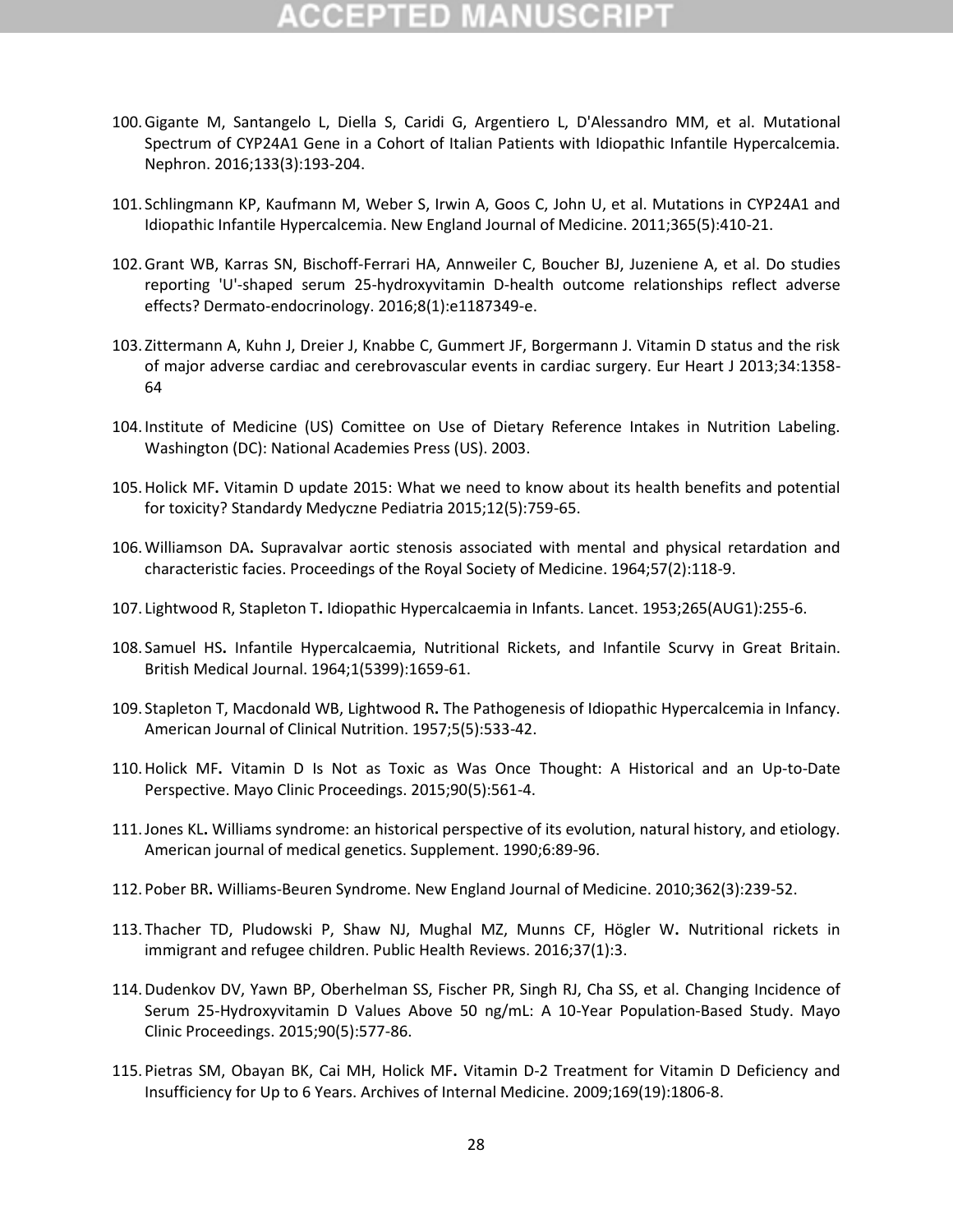## 12 TED

- 116.Grant WB**.** An estimate of the global reduction in mortality rates through doubling vitamin D levels. European Journal of Clinical Nutrition. 2011;65(9):1016-26.
- 117.Grant WB, Cross HS, Garland CF, Gorham ED, Moan J, Peterlik M, et al. Estimated benefit of increased vitamin D status in reducing the economic burden of disease in western Europe. Progress in Biophysics & Molecular Biology. 2009;99(2-3):104-13.
- 118.Poole CD, Smith J, Davies JS**.** Cost-effectiveness and budget impact of Empirical vitamin D therapy on unintentional falls in older adults in the UK. Bmj Open. 2015;5(9).
- 119. Administration USFaD. Food Additives Permitted for Direct Addition to Food for Human Consumption; Vitamin D2. 2016.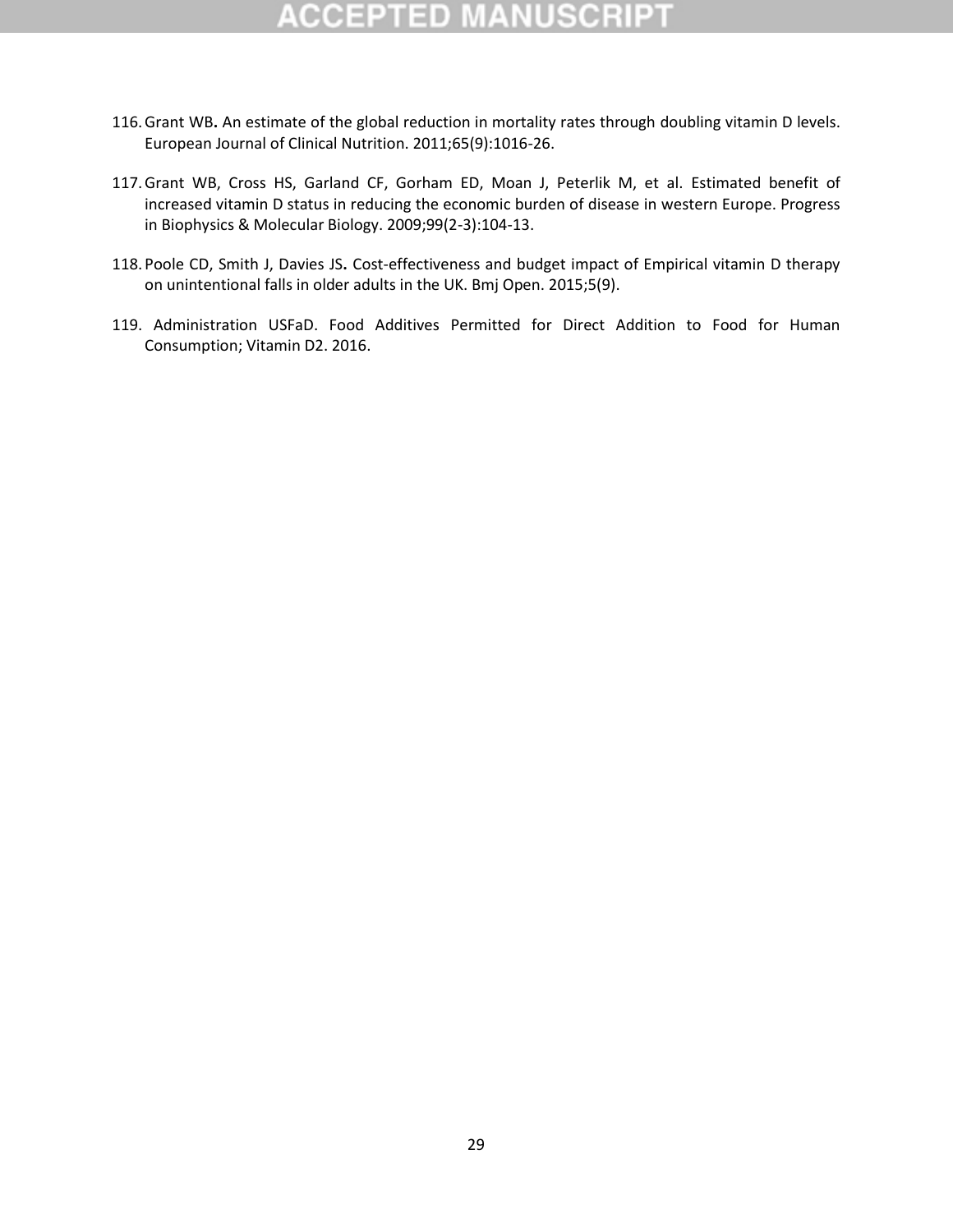# **ACCEPTED MANUSCRIPT**

Table 1. Selected vitamin D supplementation guidelines published since 2010.

| Organizati         | Countrie   | <b>Target</b>          | Age       | <b>Conditions</b> | 25(OH)D  | Oral vitamin | Reference               |
|--------------------|------------|------------------------|-----------|-------------------|----------|--------------|-------------------------|
| on                 | s          | population             | (years)   |                   | (mmol/L) | $D$ (IU/d)   |                         |
| Institute of       | USA,       | General                | <1        | Bone              | $>50$    | 400          | Ross,                   |
| Medicine           | Canada     | population             |           | health            |          |              | 2011(19)                |
|                    |            |                        | $1 - 70$  |                   |          | 600          |                         |
|                    |            |                        | $>70$     |                   |          | 800          |                         |
| Endocrine          | <b>USA</b> | General                | $0 - 1$   | of<br><b>Risk</b> |          | 400          | Holick,                 |
| Society            |            | population             |           | vitamin<br>D      |          |              | 2011                    |
|                    |            |                        |           | deficiency        |          |              | (2012)                  |
|                    |            |                        |           |                   |          |              | (16)                    |
|                    |            |                        | $1 - 18$  |                   | $>75$    | 600-1000     |                         |
|                    |            |                        | $>19$     |                   |          | 1500-2000    |                         |
| <b>DACH</b>        | Austria    | General                | <1        | Bone              | $>50$    | 400          | DGE, 2012               |
| countries          |            | population             |           | health            |          |              | (80)                    |
|                    | Germany    |                        | >1        |                   |          | 800          |                         |
|                    | Switzerla  |                        |           |                   |          |              |                         |
|                    | nd         |                        |           |                   |          |              |                         |
| <b>EMAS</b>        |            | Postmenopau            |           | General           | $>75$    | 800-1000     | Pérez-                  |
|                    |            | sal women              |           | health            |          |              | López,                  |
|                    |            |                        |           |                   |          |              | 2012 (81)               |
| <b>ESPGHAN</b>     |            | Infants,               | < 19      | General           | $>50$    | 400          | Braegger,               |
|                    |            |                        |           | health            |          |              | 2013 (82)               |
|                    |            | children,              |           |                   |          |              |                         |
| Vitamin<br>D       | Central    | adolescents<br>General |           | General           | $>75$    | 400          |                         |
|                    |            |                        | $0-6$ mos | health            |          |              | Pludowski,<br>2013 (76) |
| opinion<br>leaders | Europe     | population             |           |                   |          |              |                         |
| (EVIDAS)           |            |                        |           |                   |          |              |                         |
|                    |            |                        | $6 - 12$  |                   |          | 400-600      |                         |
|                    |            |                        | mos       |                   |          |              |                         |
|                    |            |                        | $1 - 18$  |                   |          | 600-1000     |                         |
|                    |            |                        | $>18$     |                   |          | 800-2000     |                         |
|                    |            | Women                  | 16-45     | Prevention        |          | 1500-2000    |                         |
|                    |            |                        |           | of                |          |              |                         |
|                    |            |                        |           | pregnancy         |          |              |                         |
|                    |            |                        |           | fetal<br>and      |          |              |                         |
|                    |            |                        |           | developme         |          |              |                         |
|                    |            |                        |           | nt                |          |              |                         |
|                    |            |                        |           | complicati        |          |              |                         |
|                    |            |                        |           | ons               |          |              |                         |
| <b>ESCEO</b>       |            | Elderly                |           | Bone              | $>50$    | 800-1000     | Rizzoli,                |
|                    |            | women                  |           | health            |          |              | 2013 (83)               |
|                    |            | Fragile elderly        |           |                   | $>75$    |              |                         |
| American           |            | Elderly                |           | Falls,            | $>75$    | $1000+$      | Judge,                  |
| Geriatrics         |            |                        |           | fractures         |          |              | 2014 (84)               |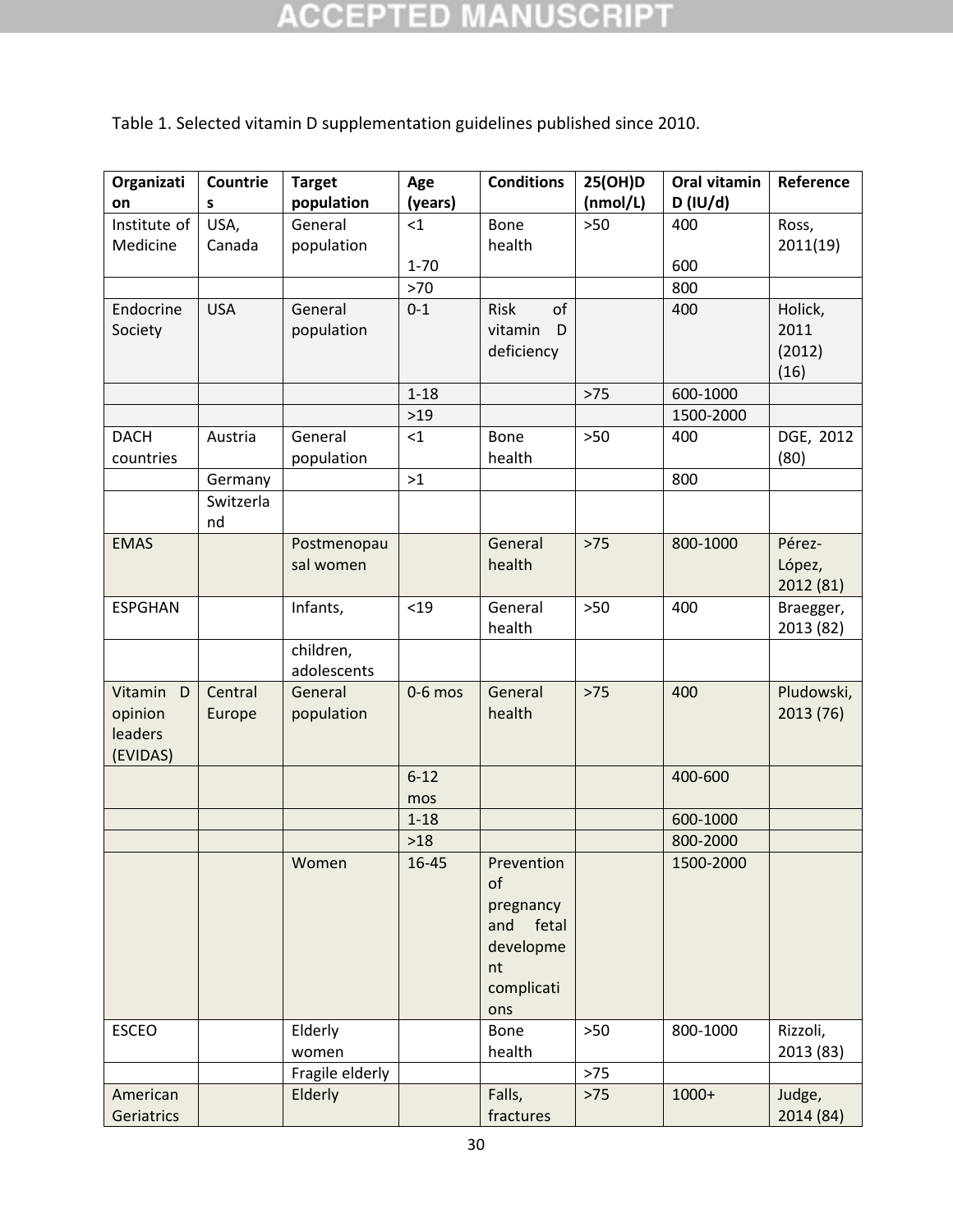# **ACCEPTED MANUSCRIPT**

| Society      |                 |                |           |                      |       |            |           |
|--------------|-----------------|----------------|-----------|----------------------|-------|------------|-----------|
| <b>SBEM</b>  |                 | with<br>People |           | Prevention           | $>75$ | 1000-2000  | Maeda,    |
|              |                 | osteoporosis   |           | of                   |       |            | 2014 (85) |
|              |                 |                |           | secondary            |       |            |           |
|              |                 |                |           | hyperparat           |       |            |           |
|              |                 |                |           | hyroidism,           |       |            |           |
|              |                 |                |           | fall                 |       |            |           |
|              |                 |                |           | prevention           |       |            |           |
|              |                 |                |           | bone<br>$\mathbf{r}$ |       |            |           |
|              |                 |                |           | &<br>mass            |       |            |           |
|              |                 |                |           | density              |       |            |           |
| <b>AADMD</b> |                 | with<br>People |           | General              | $>75$ | 800-4000   | Grant,    |
|              |                 | neurodevelop   |           | health               |       |            | 2015 (77) |
|              |                 | mental         |           |                      |       |            |           |
|              |                 | disorders and  |           |                      |       |            |           |
|              |                 | intellectual   |           |                      |       |            |           |
|              |                 | disabilities   |           |                      |       |            |           |
| Consensus    | Global          | Infants        | $<$ 1     | Rickets              |       | 400        | Munns,    |
| of<br>11     |                 |                |           | prevention           |       |            | 2016 (86) |
| organizatio  |                 |                |           |                      |       |            |           |
| ns           |                 |                |           |                      |       |            |           |
|              |                 |                | >1        | Rickets,             |       | $\geq 600$ |           |
|              |                 |                |           | osteomalci           |       |            |           |
|              |                 |                |           | a                    |       |            |           |
|              |                 |                |           | prevention           |       |            |           |
|              |                 |                |           | Rickets              |       | 2000-6000, |           |
|              |                 |                |           | treatment            |       | depending  |           |
|              |                 |                |           |                      |       | on age     |           |
| <b>GULF</b>  | United          | General        | $0-6$ mos | General              | $>75$ | 400        | Haq, 2016 |
|              | Arab            | population     |           | health               |       |            | (78).     |
|              | <b>Emirates</b> |                |           |                      |       |            |           |
|              |                 |                | $6 - 12$  |                      |       | 400-600    |           |
|              |                 |                | mos       |                      |       |            |           |
|              |                 |                | $1 - 18$  |                      |       | 600-1000   |           |
|              |                 |                | 19-65     |                      |       | 800-2000   |           |
|              |                 |                | $>65$     |                      |       | 1000-2000  |           |
|              |                 | Women          | 16-45     | Prevention           |       | 1500-2000  |           |
|              |                 |                |           | of                   |       |            |           |
|              |                 |                |           | pregnancy            |       |            |           |
|              |                 |                |           | and fetal            |       |            |           |
|              |                 |                |           | developme            |       |            |           |
|              |                 |                |           | nt                   |       |            |           |
|              |                 |                |           | complicati           |       |            |           |
|              |                 |                |           |                      |       |            |           |
|              |                 |                |           | ons                  |       |            |           |